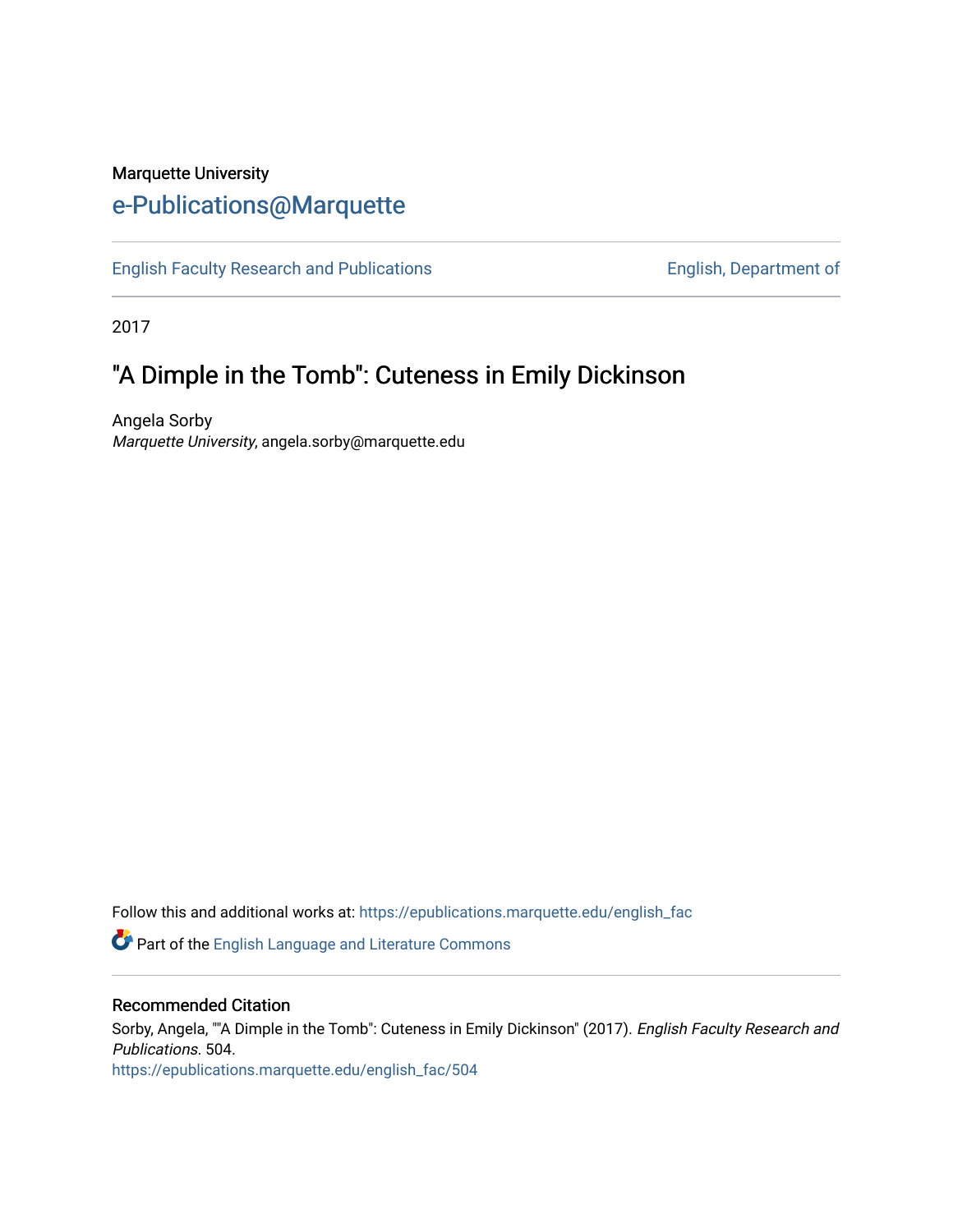## "A Dimple in the Tomb": Cuteness in Emily Dickinson

angela sorby

"This is one of the reasons that people who don't like Emily Dickinson don't like her, because she has this eternally cute, kind of smirking cuteness about her, about so much of her work, especially the better known work."1

—James Dickey, 1972

"At first, I wanted nothing much to do with her. She was like a relative I knew too well and was ashamed of. I found her cuteness, in some lines of the poems of hers that I read in school, at best weak, at worst cloying: 'I like to see it lap the Miles –' (Fr383), 'I'll put a trinket on' (Fr32)—not to mention the ubiquitous 'A Bird, came down the Walk –' (Fr359). That one annoyed me especially."2

—Annie Finch, 2008

In one of Emily Dickinson's early poems (Fr96), bees are described as "Pigmy seraphs – gone astray – / Velvet people from Vevay –."3 They are small, they are lost, they are swathed in fuzzy fabric, and they emit a charming Gallic buzz.4 There is a word for these little insects from the French-speaking part of Switzerland, and the word is *cute*. During the modern era, as Emily Dickinson's critical reputation rose, her pygmy seraphs, elfin mushrooms (Fr1350, line 1), and chubbycheeked squirrels (Fr915, lines 9-10) became something of an embarrassment. James Dickey, steeped in the gendered aesthetics of the midcentury canon, cast Dickinson's cuteness as a function of her femininity, and her femininity as a handicap. And even as feminists sought to affirm Dickinson's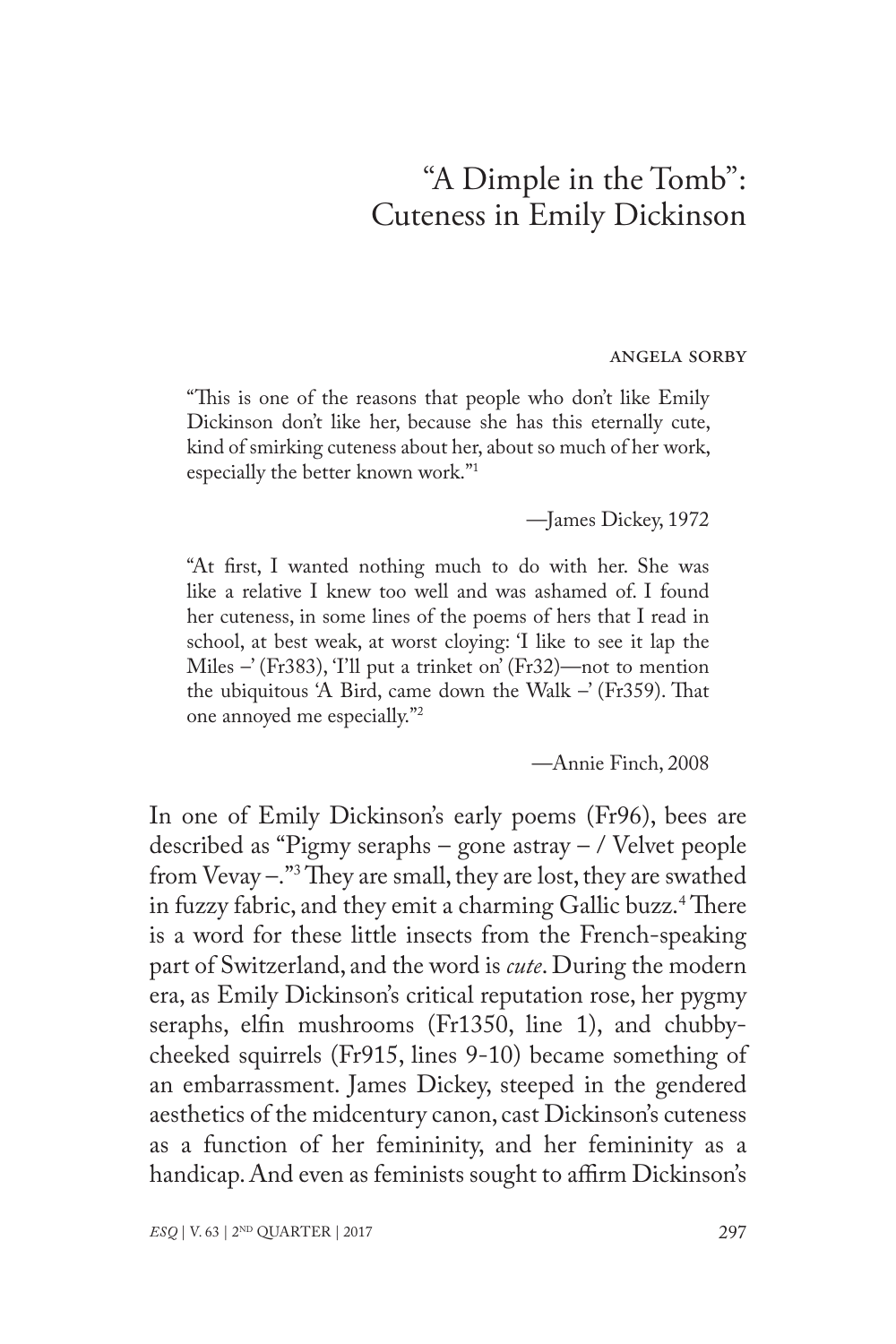status as a strong woman poet, they did so by minimizing the cute factor; thus in her famous essay, "Vesuvius at Home" (1976), Adrienne Rich dismisses Dickinson's "kittenish" tone as a false performance of "innocuousness and containment" that hides the more authentic and volcanic Dickinson.5 Rich's squeamishness (like Finch's) makes sense given the extent to which women poets have had to fight to be taken seriously. In twentieth-century America, Emily Dickinson could not be cute if she were to be powerful. To represent a poet or a poem as cute was to feminize it, and to feminize it was to diminish, objectify, or cheapen it.

Thanks partly to the battles won by second-wave feminists such as Rich and Finch, it has become less obligatory to cringe at the cuteness that pops up so frequently in Dickinson's poetry. In their pioneering study of Dickinson's humor, Susan Juhasz, Cristanne Miller, and Martha Nell Smith note in passing that "Dickinson often calls attention to her speaker and her subject as cute," remarking that such poems are "obviously designed to charm."6 But if a charm is a pretty trinket, it can also be a powerful spell. Even today, cuteness remains a risky strategy for any female poet, critic, or reader to embrace. Like sexiness, it sparks a physiological flood that threatens to drown a poem's more cerebral effects. And like sentimentalism, it has often been associated with low-prestige nurturing impulses.

Furthermore, cuteness is an unstable element: once the pleasure rush has been delivered, the cute can quickly turn cloying, creepy, or even repellent—a tipping point described by the artificial intelligence researcher Masahiro Mori as the uncanny valley.7 And, of course, the cultural devaluation of instant gratification was already underway in the nineteenth century, even as purveyors of popular culture were learning how to elicit such emotional responses using sentimental, sensational, and cute triggers. Thus, T. W. Higginson—who in his preface to Dickinson's 1893 *Poems*  likens her to *Mignon*, a Goethe character whose name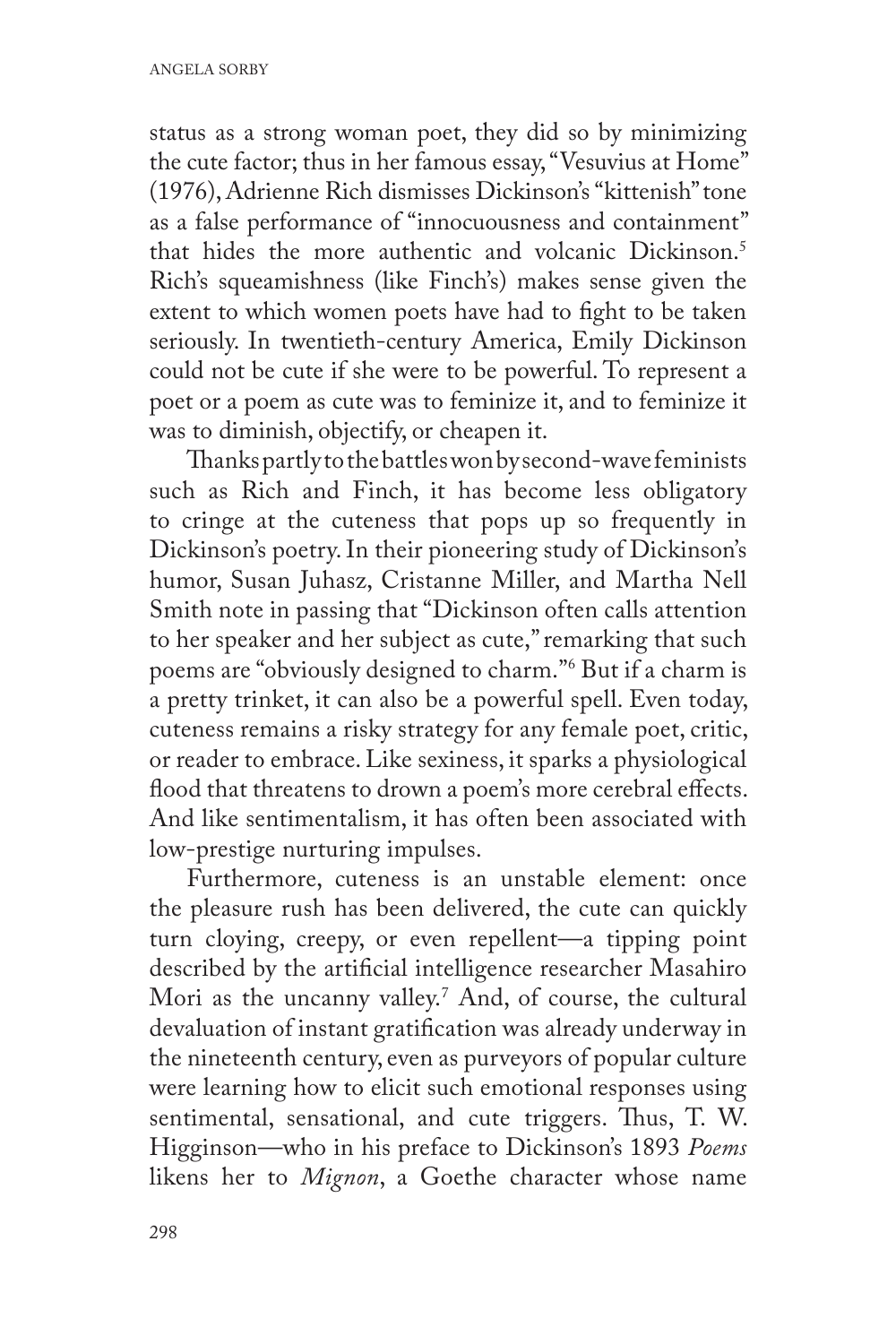means cute in French*—*elsewhere denigrates the use of the word cute as one of many "small inelegancies" that "grate" on the ears of cultivated men.8 More recently, the theorist Sianne Ngai has discussed cuteness at length, stressing its power to gratify even as she insists that "the cute" is trivial —a small inelegancy—compared to major aesthetic categories like "the beautiful" or "the sublime."9

Dickinson, however, is nothing if not a risk-taker, and in her poems, cuteness' visceral power, affective instability, and low prestige make it simultaneously dangerous and useful. Dickinson uses cuteness to engage, not just with conventionally fluffy animals, but also with insects, graves, and corpses; with an endangered Protestant God; and with questions of time, space, and scale. In this essay, then, I will argue that the capacity to read for cuteness is a major competency, not a minor deficit, and that by cultivating this skill, readers can gain access to one of Dickinson's many powerful affective registers. Of course, not all of Dickinson's work is cute, but to argue that sophisticated readers should never understand the poems in this way is to resist one of the important avenues through which her poems engage emotions. Cuteness can and indeed must be approached through a number of disciplinary lenses, since it registers an animal instinct with a strong cultural component. In other words, cuteness must be simultaneously understood as part of Emily Dickinson's natural environment and as one of her many historically-conditioned responses to that environment.

Konrad Lorenz, the *de facto* founder of animal cuteness studies, became famous for a series of photographs taken during an experiment in which he convinced a brood of ducklings that he was their mother, causing them to follow him everywhere in a line. Like his predecessor Charles Darwin, Lorenz was interested in the shared affective experiences between humans and other animals. Lorenz proposed that people—and many animals—are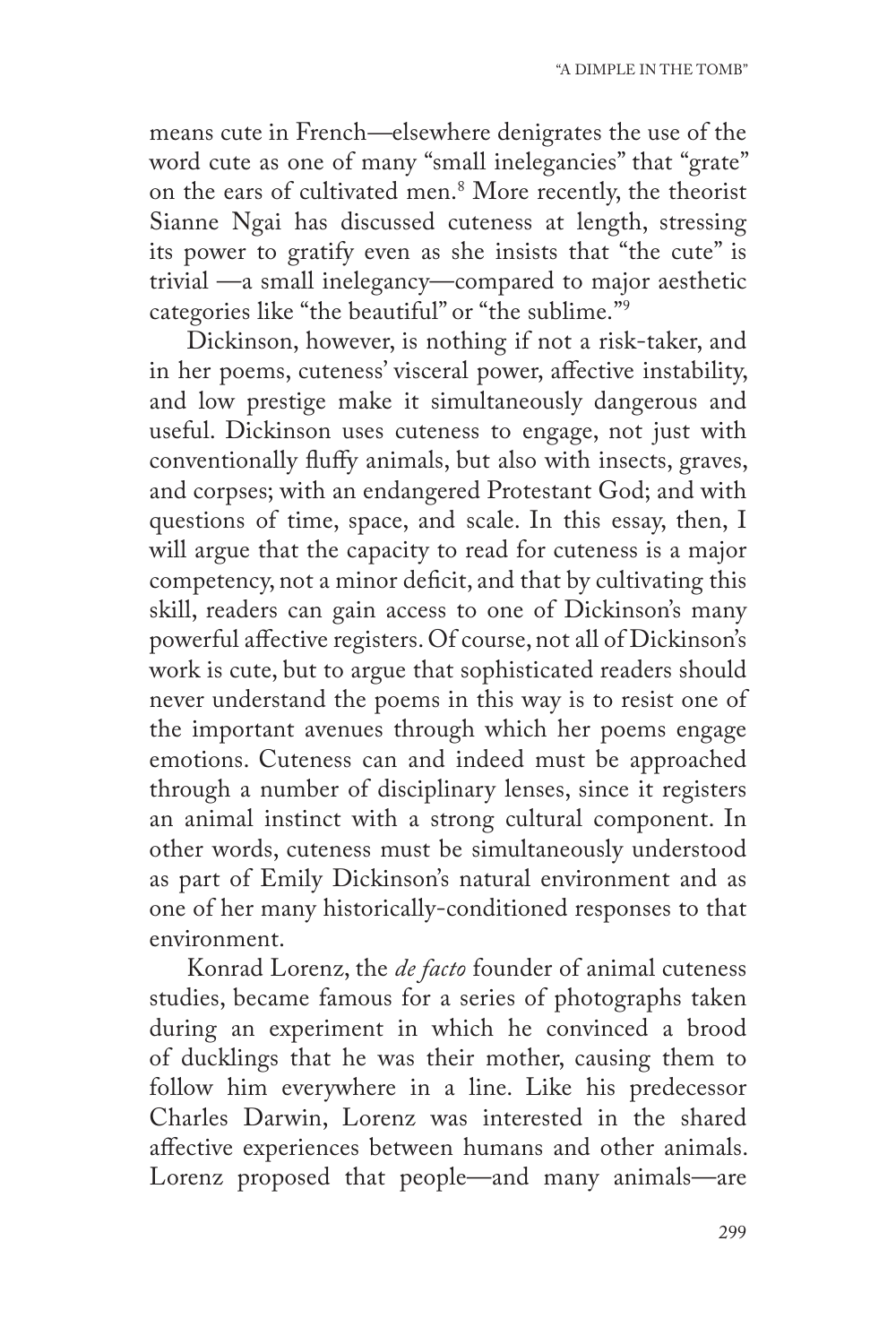hardwired to respond to paedomorphic cues, including "a relatively large head, predominance of the brain capsule, large and low-lying eyes, bulging cheek region, short and thick extremities, a springy elastic consistency, and clumsy movements."10 Cuteness, for Lorenz, is thus an "innate releasing mechanism," a kind of instinct spurring adults to engage with youngsters and enabling them to build beneficial relationships. In exchange for attention, food, educational play, and social inclusion, babies (humans, ducklings, puppies) offer adults a jolt of sensual, although not precisely erotic, pleasure.<sup>11</sup>

Lorenz was a behaviorist interested in the so-called nature/nurture debate, but the human cuteness response is not just about maternal nurturing any more than the human sexual response is just about procreation. While scientific research into the functions of cuteness is ongoing, Gary Sherman and Jonathan Haidt have recently theorized that, although cuteness evolved in the context of mammalian parenting, "it is not best characterized as a direct releaser of caretaking behaviors, but rather as a direct releaser of human sociality." Pointing out that babies are cutest not at birth (when they tend to be quite wizened) but around five months old, they suggest that cuteness is meant to reach as many adults as possible—not just parents—and that it works to elicit play: physical play, linguistic play, and the introduction of toys or transitional objects. Cuteness, according to Sherman and Haidt, thus not only supports a baby's development; it also encourages adults to admit the baby into a kinship circle, defined not necessarily by blood but by a wider species-based sense of affinity.<sup>12</sup>

The human cuteness response is remarkably polymorphic. Humans can find babies cute, but they can also find baby ducks cute; they can find *pictures* of baby ducks cute; they can find *rubber* ducks cute; and they can even find songs about rubber ducks (without accompanying visuals) cute.<sup>13</sup> Even human handwriting can be read as cute; the Japanese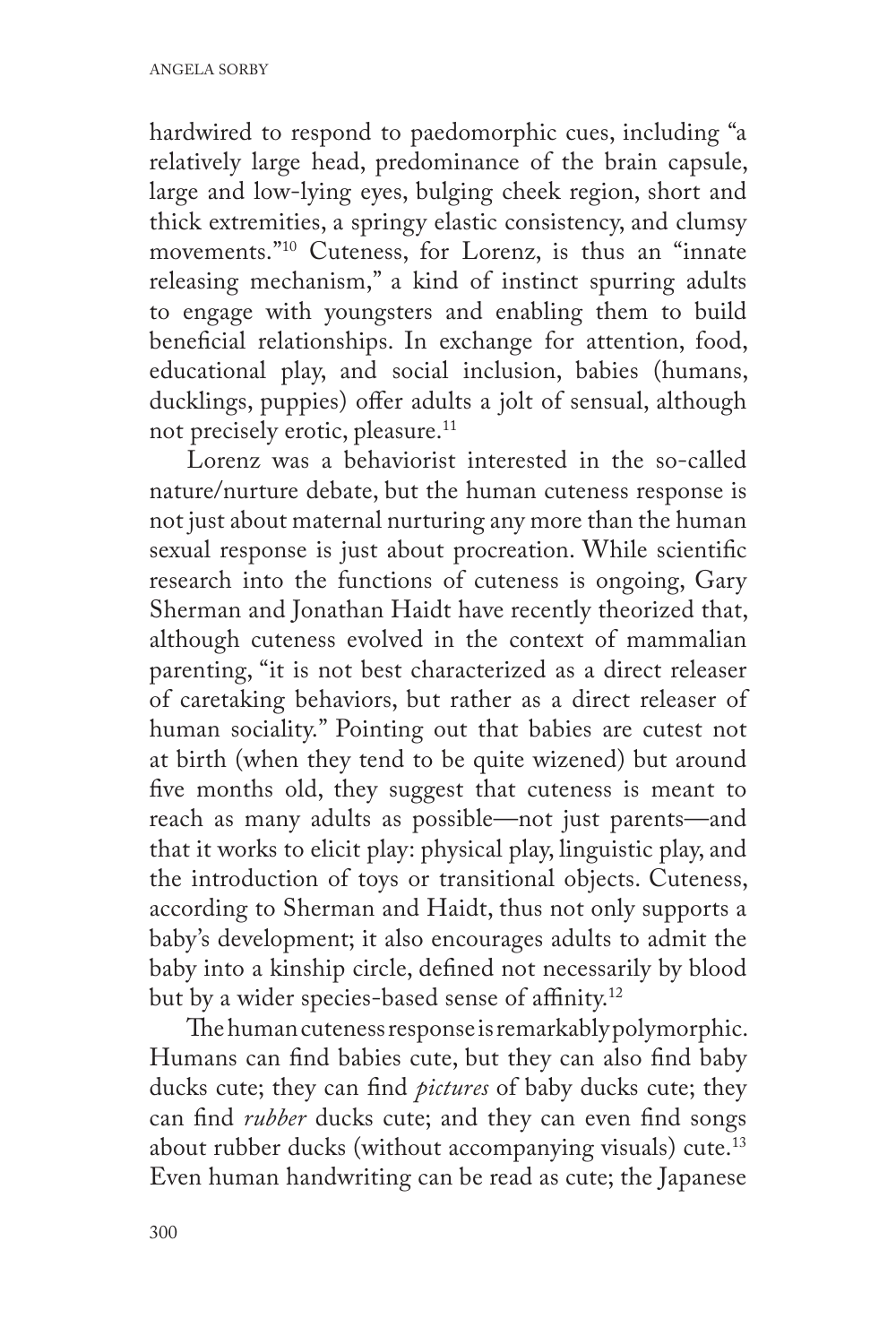

"Puppies." 1848, color lithograph, Library of Congress Prints and Photographs Division, accessed June 20, 2017, http://www.loc.gov/pictures/item/95505016/. LC-USZC4-3218.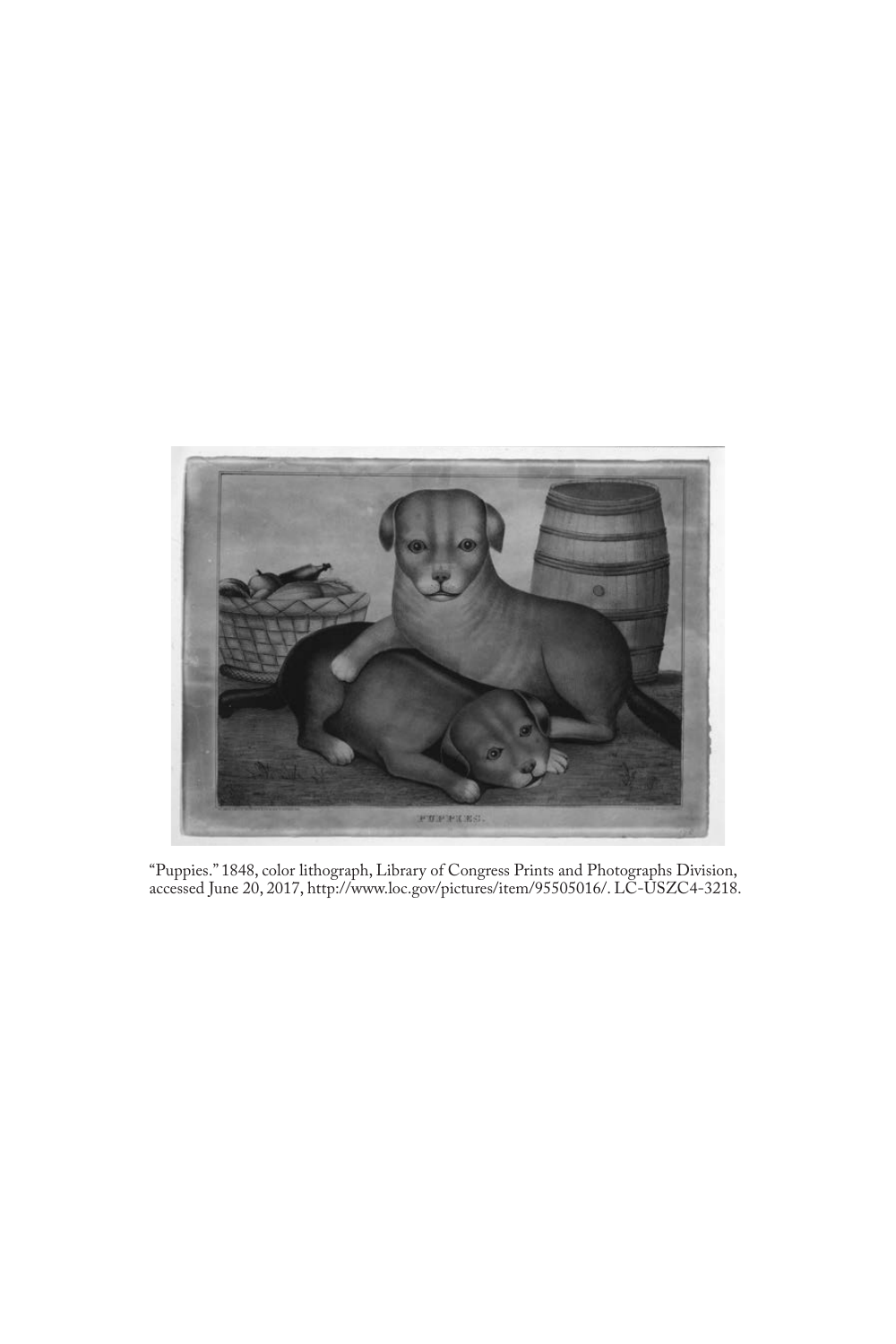*kawaii* phenomenon—arguably the most hyperarticulated cuteness subculture in world history—originated in *burriko ji,* so-called Anomalous Female Teenage Writing, a stylized, difficult-to-decipher form of lettering invented by young girls.14 Among humans, then, cuteness is a primal instinct, but one that is—again, like sexiness—subject to intense and variable cultural mediation. And interestingly, unlike sexiness, which has long excited the interest of Western artists, cuteness was not a regularly sought-after effect until well into the nineteenth century.

When Dickinson was born in 1830, the word cute (as opposed to 'cute, a contraction of *acute* meaning *clever*) was just beginning to circulate, and the verbal and visual conventions of what would count as cute were still evolving. Like the trajectory of *the homosexual* as traced by Michel Foucault, the cute was comprised of concrete, episodic instances (laughing babies, sportive kittens, funny turns of phrase) before it became a named trait.<sup>15</sup> By the midnineteenth century, the word was considered a colloquialism; print sources suggest that, then as now, it tended to connote adorable novelty along with some residual cleverness. For instance, in T. H. Arthur's 1841 story, "Other People's Children," Mrs. Jones (mother of Angeline) brags about her daughter to her neighbor, Mrs. Carter:

> "Ha! ha! ha!" laughed out Mrs. Jones, as something crossed her mind. "You ought to have heard Angeline tell her dream this morning. 'What did you dream last night, Anne?' asked her father, when we were all seated at the breakfast table. 'I dreamed, father, that we were all sailing in a steamboat down in the bay, when a great whale, just like a man, came up out of the water, and reached out his arm to catch me. But didn't I scream!' 'Was that what made you cry out in the night so?' said her father. 'Yes, sir,' she said. 'And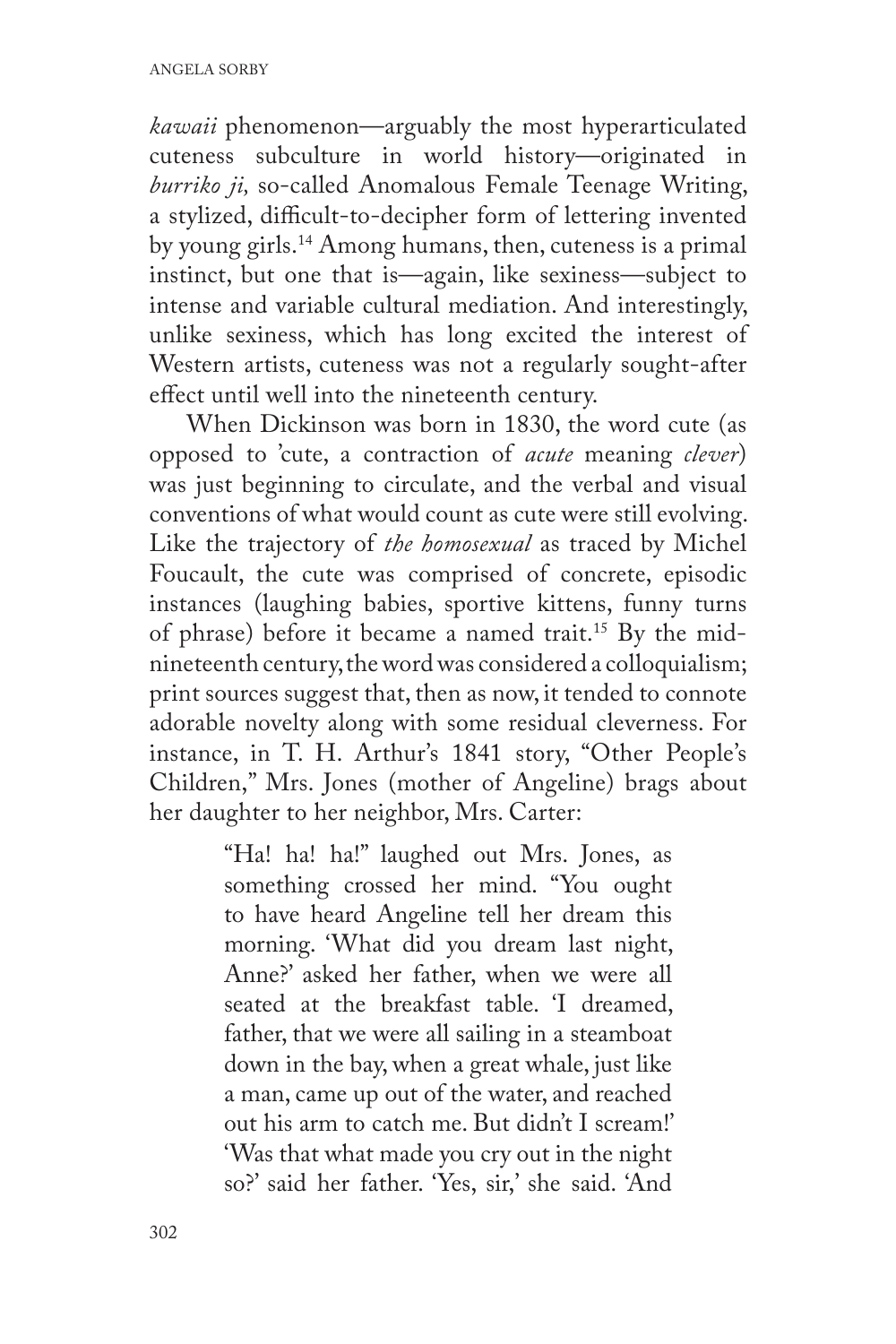how did you get off, Anne?' asked her father. *'O, I waked up, and then I was off?'* Ha! ha! Wasn't that a cute answer for a child six years old to make, Mrs. Carter?"16

Angeline is precocious but linguistically awkward; she requires caretaking but also gives her parents pleasure and amusement. By the mid-nineteenth century, coalescing social forces—including liberal capitalism and the romantic emphasis on the senses—were making cuteness into usable aesthetic material, so that Mrs. Jones—via T. H. Arthur could name the source of her delight. In the more familiar sentimental mode, a pallid, Christlike child (such as Harriet Beecher Stowe's Little Eva) invites sympathetic tears. Sturdy little Anne, by contrast, makes the adults laugh; her sudden self-redemption from the whale is entertaining, not spiritually instructive.

Most of the critical work on cuteness thus far has focused on its status as a liberal-capitalist commodity aesthetic. As industrial economies began to generate a substantial number of middle-class consumers, human agency became bound up in new networks of consumption and communication. As Karl Marx noticed in the 1840s, new forms of commodity fetishism began blurring the lines between desiring subjects and coveted objects. Sianne Ngai traces and expands upon the commodity's weird half-life in her work on cuteness as a modern aesthetic category. Ngai concludes, *inter alia,* that cuteness in both art and commerce encodes an unstable power dynamic in which humans imagine themselves overpowering, but also being oddly overpowered *by,* anthropomorphic objects.17 Charles Dickens, a Dickinson family favorite, adopted an early version of this logic, sending cadres of cute characters across the Atlantic, from the Infant Phenomenon in *Nicholas Nickleby* (1839) to Jenny Wren, the doll's dressmaker in *Our Mutual Friend* (1865). As Lauren Byler has argued, Dickens' novels teem with characters made cute by their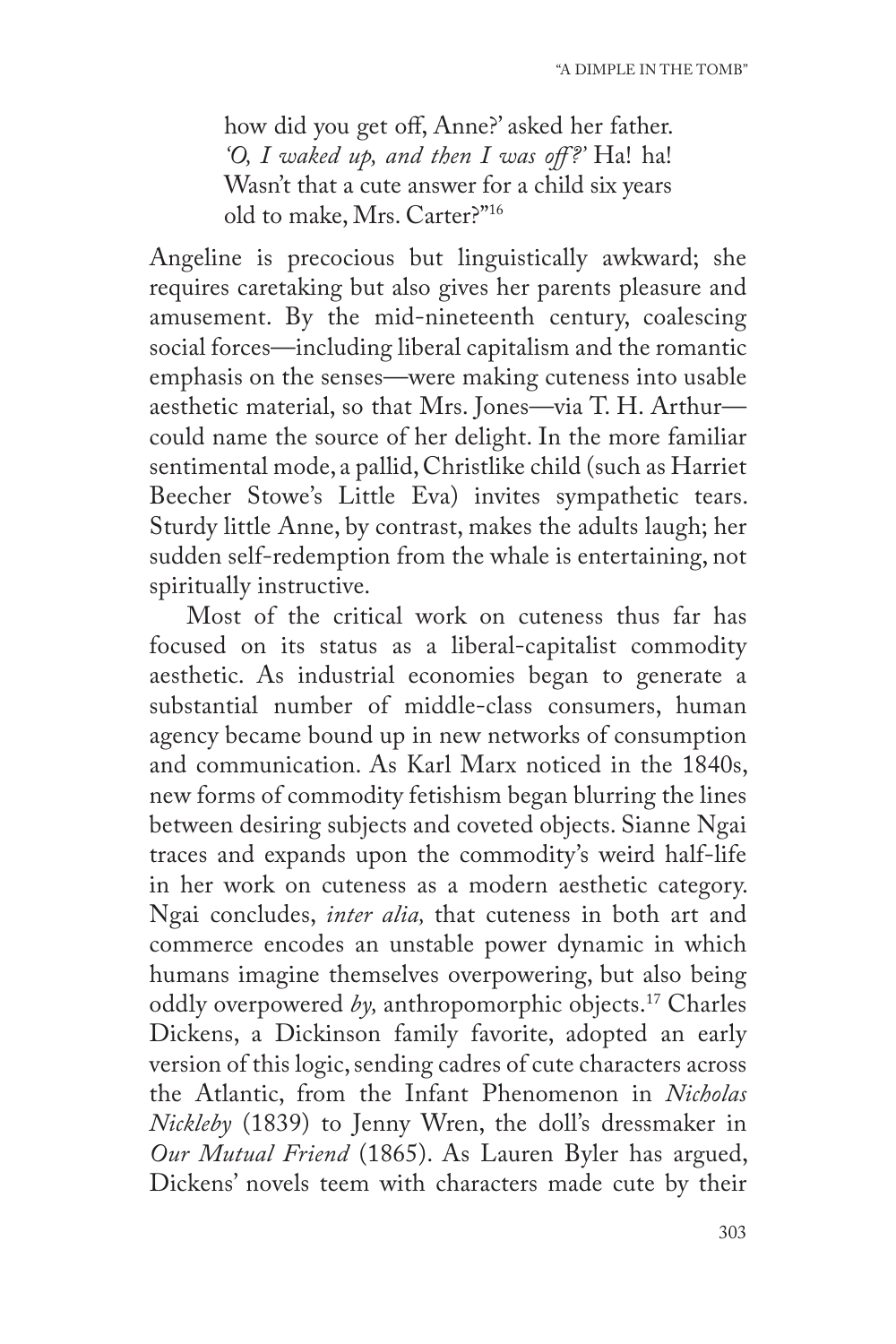"distinguishing quirks, thingly quality, and generally misshapen quaintness." Byler suggests that cuteness is "a mode of passive aggression" by which Dickens's characters "actively stage themselves as vulnerable little objects in order to assert themselves and to fulfill particular desires."18 Literary cuteness, in this view, is a symptom, staging (albeit sometimes subversively) identities and relationships defined by systems of domination.

Dickinson's use of cuteness certainly registers her awareness of systems of domination, especially in familial and religious contexts. However, these very systems were also changing in the wake of transatlantic romanticism—a set of discourses that, by emphasizing internal sensations and impulses, came to value the cuteness response as an adjunct to creativity. Dickinson absorbed romantic structures of feeling from multiple sources, but Friedrich Schiller's influential work on passion (the sense-drive), reason (the form-drive), and the *Spieltraub* (the play-drive) is particularly relevant here. Jed Deppman notes that, while Dickinson probably encountered Schiller's writings through the Hedges translations in the *Atlantic* and through Carlyle's *Life of Schiller* (1825), Schiller's influence, like that of other German philosophers, was diffuse and pervasive in her milieu.19 For Schiller, the passions (unleashed by what Lorenz would call innate release mechanisms, such as cuteness) are corporeal and compulsive, linking humans to other animals. Reason, by contrast, operates in an abstract, formal realm where independent decisions can be made and ethical systems can be constructed. For Kant, reason is paramount, but for Schiller, passion and reason must inform one another, so that humans can be *human*, neither brutish nor mechanically logical, navigating between necessity and autonomy.This "being human" is not a fixed state but a process that entails dwelling in what Schiller calls *freedom* and what Dickinson calls *Possibility*. And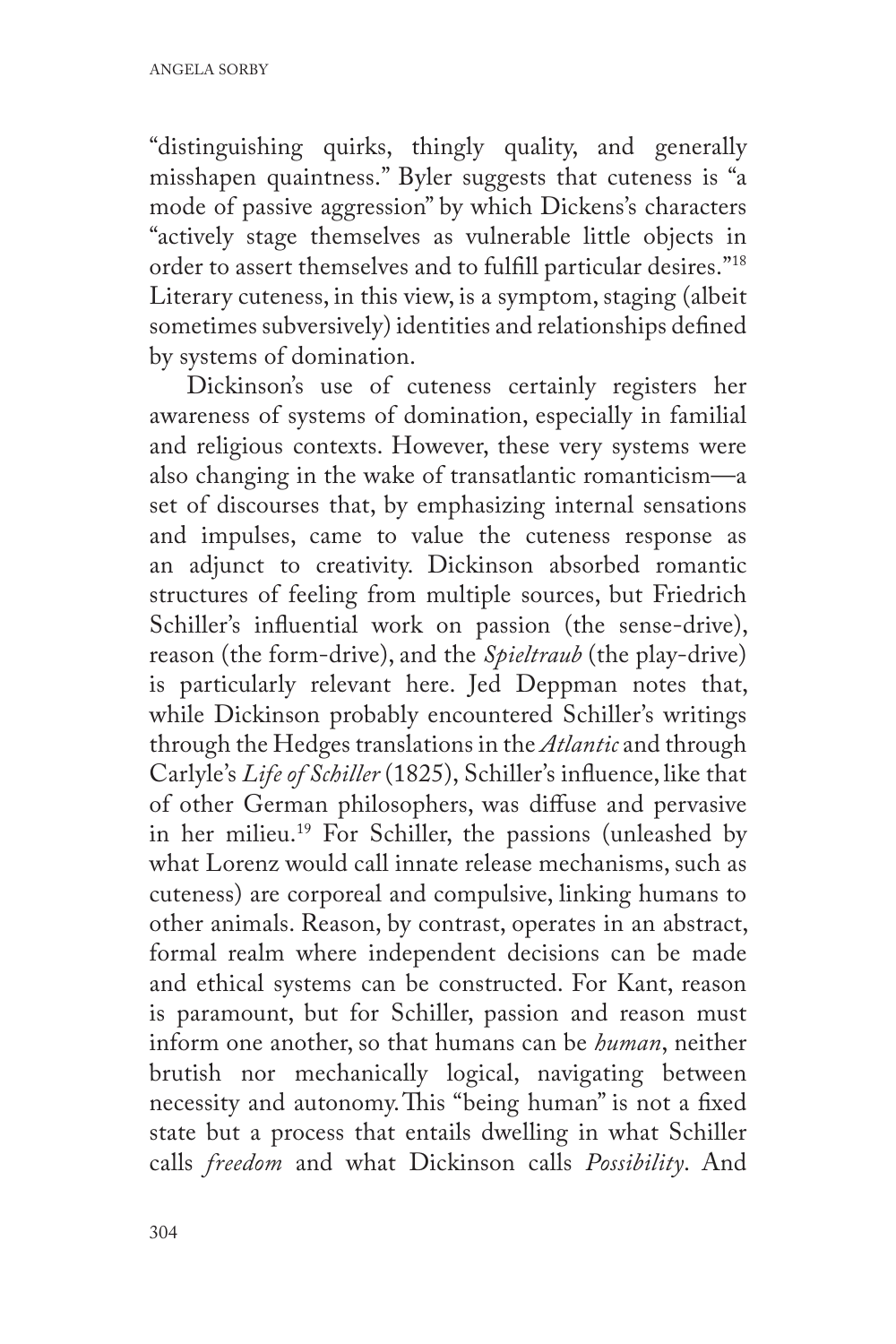for Schiller—as for Dickinson—one way to generate this freedom/possibility is through play.20

Schiller posits aesthetic beauty as the bridge through which passion and reason can reconcile, not by hardening into a third, fixed state, but by being in constant play or flux. Dickinson also engages with, and produces, beauty, of course. But when she deploys cuteness, the terms shift subtly; instead of producing an experience of the sublime, or the transcendent, or the ethical, or any other standard romantic outcome, cuteness sparks play and play sparks relationships—which are, in turn, a *form* of play. In "A fuzzy fellow, without feet  $-$ " (Fr171), for example, the speaker meets a caterpillar:

> A fuzzy fellow, without feet – Yet doth exceeding run! Of velvet, is his Countenance – And his complexion, dun!

> > (lines 1-4)

Cuteness is not beauty: the caterpillar is attractive because he is small and oddly-shaped (Look here! A novelty!). And yet he is not repellent; his fuzz, like the new growth on a baby's head, invites the reader to touch it. The poem's speaker feels an affinity with him that crosses species-boundaries, and like many cute animals since, the caterpillar finds himself dressed up like a person—wrapped in a little swatch of velvet. The velvet partly covers his "dun" skin, evoking a surge of fuzzy fellow-feeling in the cute-competent reader.

The caterpillar may be "dun," but he is not done; as the poem begins, he too is just beginning to develop. The speaker supports his growth through play, staging an infinite drama in the grass and trees. The caterpillar responds equally playfully, dropping "in plush / Opon the Passerby" (lines 7-8), who may be the speaker, the reader, or a random stranger. The poem's kinship circle gently enlarges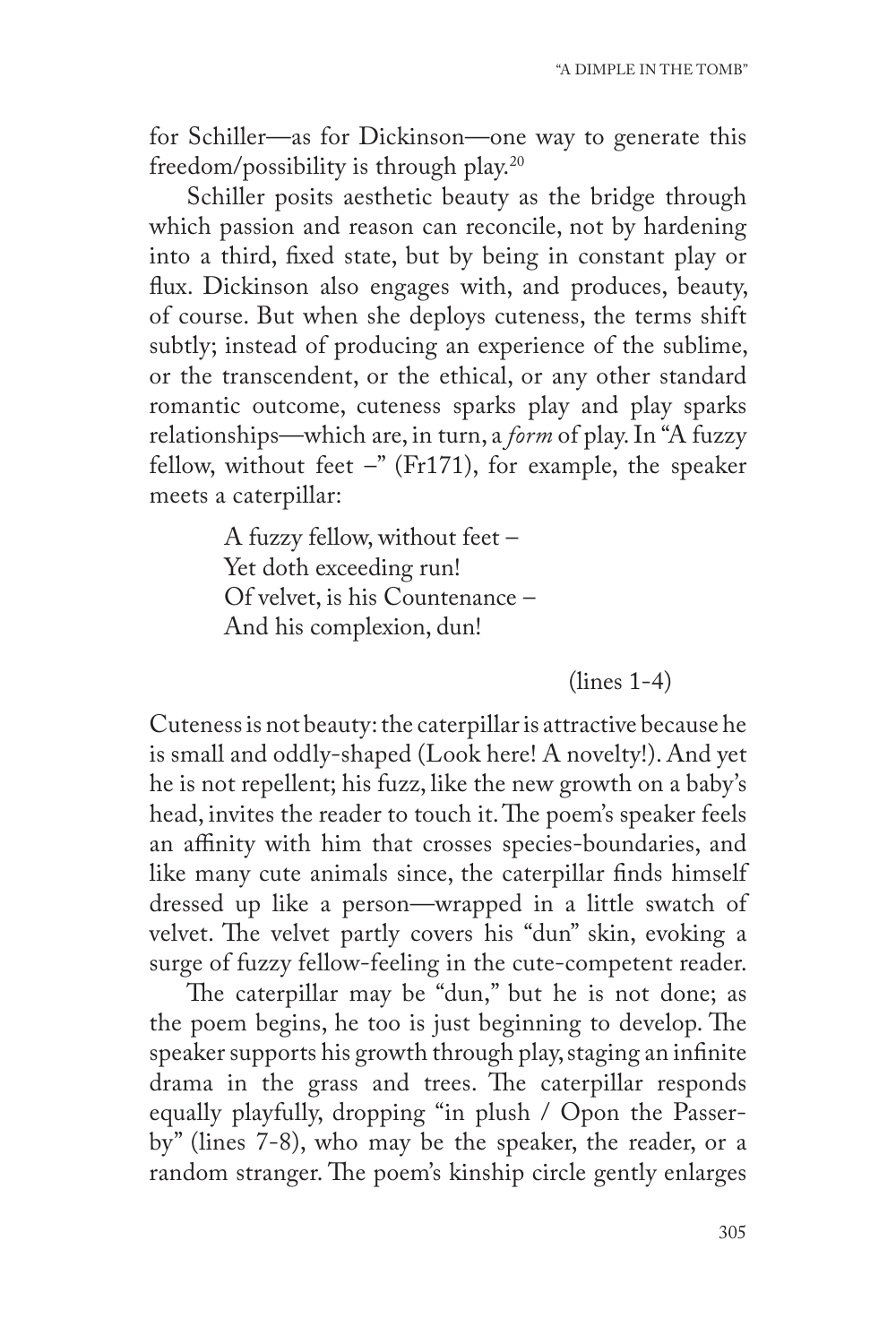to include anyone who is willing to play along, eschewing mastery in exchange for multiple possibilities and surprises. The caterpillar tries out different residences (tree? grass?), outfits (velvet? damask?), and even genders (fellow? Lady?) without settling into one place, because the point is the process.

Just as the caterpillar's body is cute, so too does the poem's language exhibit Lorenz's "springy elastic consistency, and clumsy movements."21 Although, unlike the caterpillar, the poem has visible feet, it totters; for example, line 16 does not quite scan metrically: "You'd scarce recognize him!" The poem's archaisms—"doth," "yclept"—also contribute to its charming awkwardness (line 2, 17). This is Dickinson half dressed up as Isaac Watts, whose busy bee, cute in its own right, neatly spreads wax in a little cell.<sup>22</sup> And yet, of course, this poem is only playing at being a didactic Watts song—a game that becomes clear in the poem's closing lines, when the speaker refuses to state a moral: "Who am I," the speaker asks coyly, "To tell the pretty secret / Of the Butterfly!"(lines 18-20).

What is the butterfly's secret? We may use the word *butterfly*, but that is a human word, meant to render experience as fixed and finite. Jane Donahue Eberwein understands the butterfly as a figure that reverses "industrious Yankee values," and this makes some sense, especially given its implicit relationship to Watts' busy bee.<sup>23</sup> However, I do not think this poem is just a flipped allegory that elevates butterfly over bee. Rather, as the poem's fuzzy fellow releases palpable fellow-feeling in the reader, this passing pleasure overrides the teleological aims of pro-bee Calvinist convention *and* pro-butterfly Romantic pedagogy. Of course, to reduce the enmeshed forces of Calvinism and romanticism to bees *versus* butterflies is to evade the complexities of both, but the poem's aim is sensual, not didactic or ideological. This sensuality is precisely why the butterfly's final secret is not voiced: what matters is a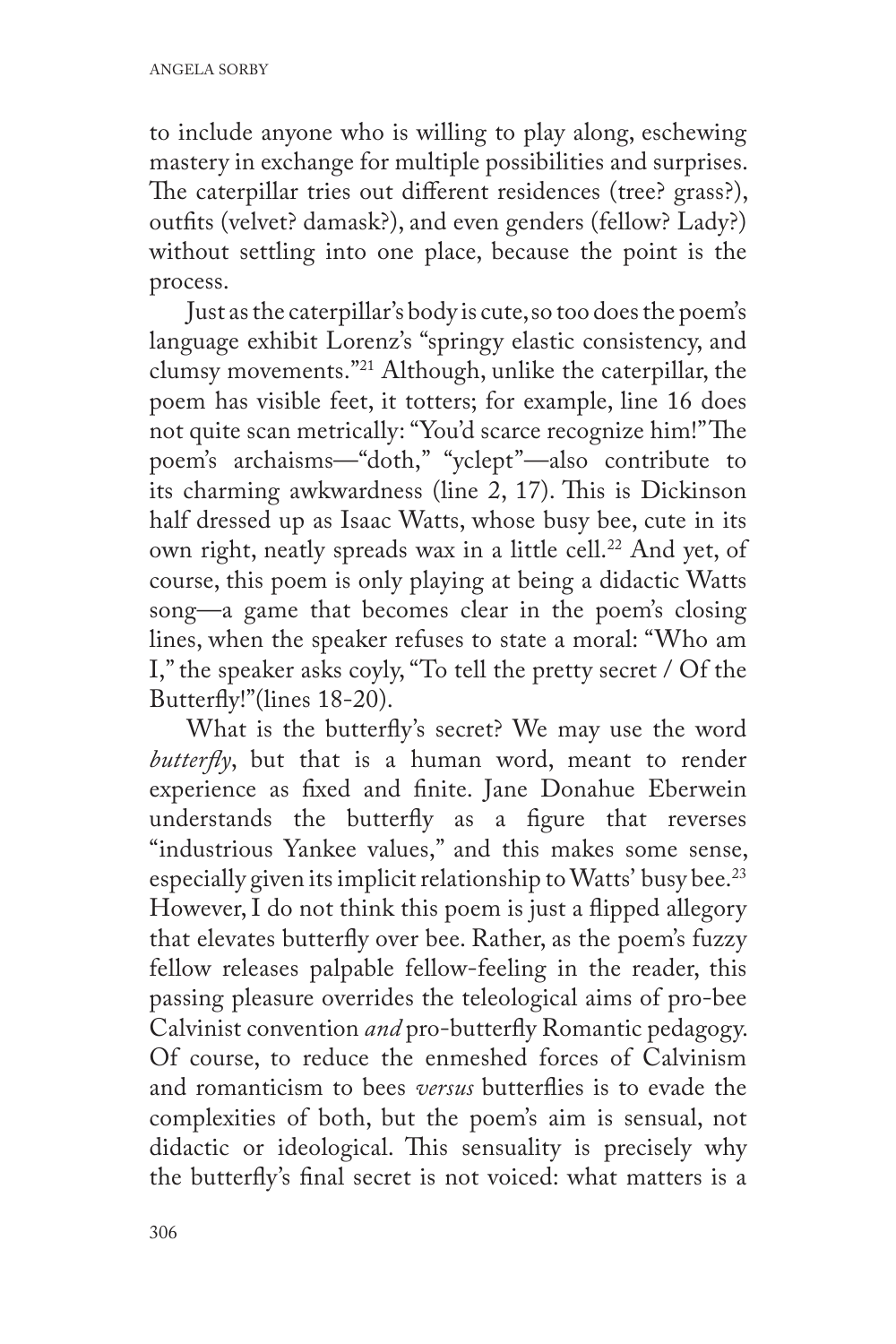delightful, compact, changing body, rather than a retained idea or lesson.

In this poem, the speaker casts herself as a careful observer. Although she frames the objects of her attention as cute, her words do not necessarily index her, much less Dickinson herself, as cute. Thus, although certain of Dickinson's cute nature poems are sometimes called childlike, the term can be misleading. The speaker in "A fuzzy fellow, without feet –" is not particularly fuzzy (or fuzzy-headed); on the contrary, she claims the authority of precise naming granted to botanists and other neutral adult observers. As Robin Peel has shown, Dickinson's approach to nature could be rigorously empirical.<sup>24</sup> And yet, if the poet's voice is not childlike, neither is it fully scientific in the modern sense, because it admits what mid-nineteenthcentury professional scientists (although not Darwin) were busy excluding from their field: affective experience in general, and cuteness in particular. By engaging with cuteness, and modeling this engagement for the reader, the poet's speaker does not claim to master the butterfly's secret, but she does embrace the opportunity to feel emotional affinities—fleeting but visceral moments when the interspecies gap narrows.

Such narrowing is sometimes figured as anthropomorphism, but the term *anthropomorphic* implies crystal-clear boundaries between the human and the animal. Haidt and Sherman point out that the cuteness response, by releasing sociality, encourages adults to "mentalize agency," drawing babies—who are, after all, fairly alienlooking—into the circle of moral actors.<sup>25</sup> When the cuteness response is extended beyond the human, it tends to promote a highly affective form of anthropomorphism, as fuzzy-fellow-feeling overwhelms any logical sense of the boundaries between, say, humans and animals. Colleen Boggs has outlined how Dickinson participated in, while also revising, her culture's use of animals as an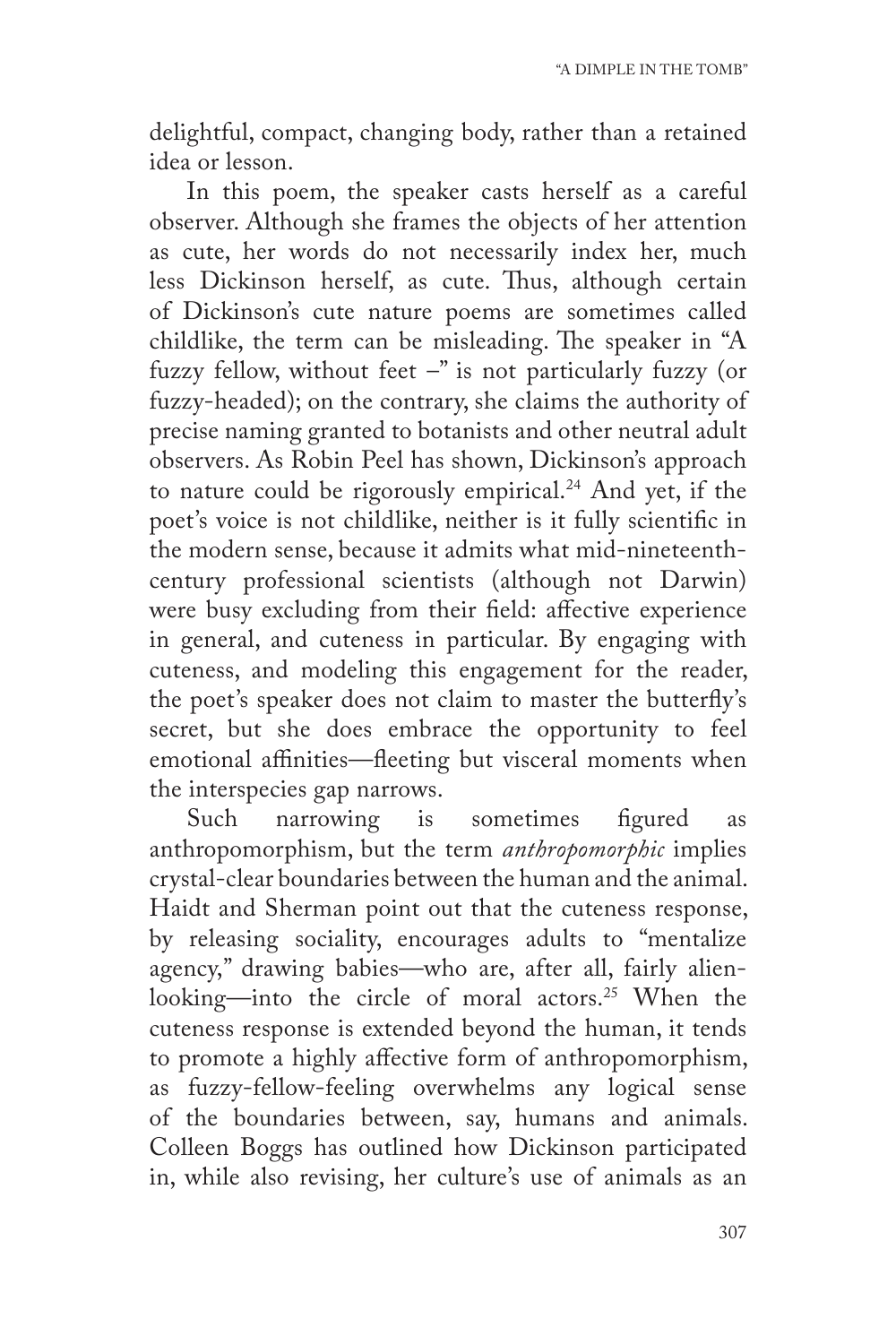educational "supplement to liberal subjectivity."26 More conventional mid-nineteenth-century texts anthropomorphized animals to help people (children especially) establish their humanity through interspecies kindness, thereby appearing to break down, but ultimately reinforcing, human-animal boundaries. This impulse is closely related to the idea of the pathetic fallacy, first introduced and bemoaned by John Ruskin in 1856.<sup>27</sup> When Dickinson uses the cuteness response, however, she is able to maintain more open, less moralistic boundaries, creating relationships that are not necessarily anthropomorphic in the sense of imagining the nonhuman as human and the human as stable and obvious. Part of the play of affections involves unsettling individualistic identities.

In "Bee! I'm expecting you!" (Fr983), for example, Fly writes a letter without identifying himself until the end, so that the reader encounters the text's familiar epistolary features prior to the writer's grotesque and spindly-legged form. The poem opens by announcing the news of spring in what Helen Vendler describes as the tone of a laconic Yankee, before signing off:

> You'll get my Letter by The Seventeenth; Reply Or better, be with me – Your's, Fly.

## (lines 9-12)

Vendler calls this poem "Aesopian," but Boggs is right to beware of readings that turn Dickinson's animals into didactic exemplars.28 This poem's point is not its message, but its affective structure: it is a poem about feeling longing.

But what is the relationship between the poem and the fly figure? Fly's identity remains elusive until the last line, so that readers cannot focus on his body. Moreover, when they read Fly's signature, questions of scale arise that block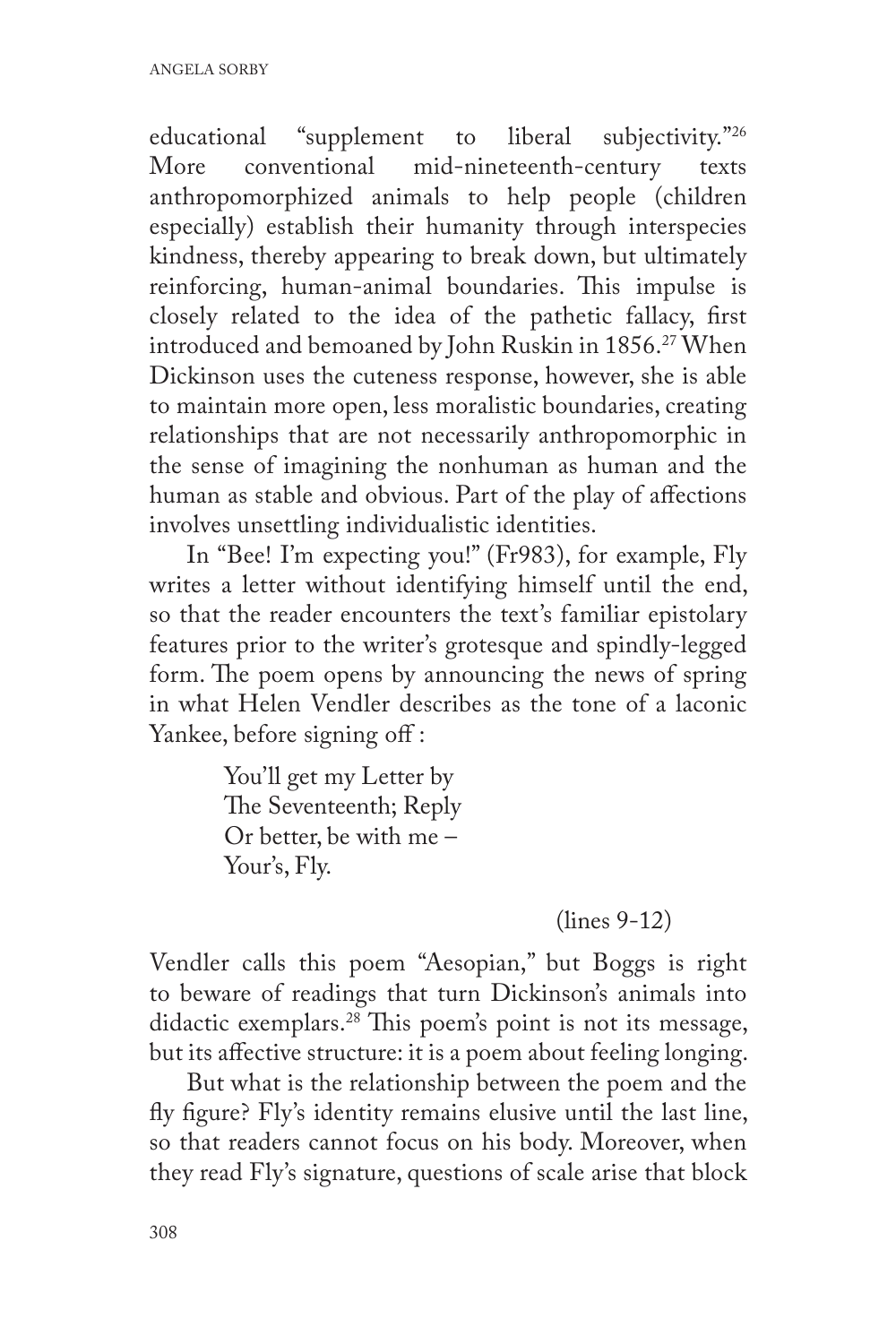any easy anthropomorphic identification: How does a Fly write? Is the paper so small that only a few words will fit, resulting in awkward enjambments? It is hard to picture a fly wielding a pen and it is also hard to find a fly cute. And yet the poem is cute, not because Fly is cute, but because he produces a cute (small, playful, engaging) letter. The poem encourages readers to be most interested, not in Fly and Bee as metaphors, but in the process of drafting and delivering and reading a text. In other words, we might understand "Bee! I'm expecting you!" as a poem *playing at being* a letter—with part of the game dependent on the unstable, nonobvious boundaries between entities: Bee, reader, Fly, writer. The reader's indulgence is ultimately sparked by the one clear (laconic, telegraphic) available entity: the letter itself. Just as one might anthropomorphize a bee, one might also, as the Japanese practitioners of Anomalous Female Handwriting discovered, anthropomorphize a text and find it cute.29 The cuteness response thus helps the reader imagine, briefly, that Dickinson's verse is alive.

For Dickinson, then, cuteness can elicit feelings of affinity that in turn spark moments of play—and these, in turn, create further affinities. At the same time, as I noted from the outset, the power dynamics of cuteness can be vexed. Dickinson's charming caterpillars (bats, sunbeams) do not function independently of the midcentury social world that made them imaginable. Within the limits of "A fuzzy fellow, without feet –," the caterpillar's cuteness makes him a protean actor in a drama that disrupts discourses of anthropocentric scientism. And yet, such hierarchical discourses pervaded Dickinson's social world as they do our own, so that to find people or animals cute is to, at least potentially, objectify, belittle, or condescend to them. As the cultural critic Daniel Harris put it in an influential essay, "the aesthetic of cuteness creates a class of outcasts and mutations, a ready-made race of lovable inferiors whom both children and adults collect, patronize,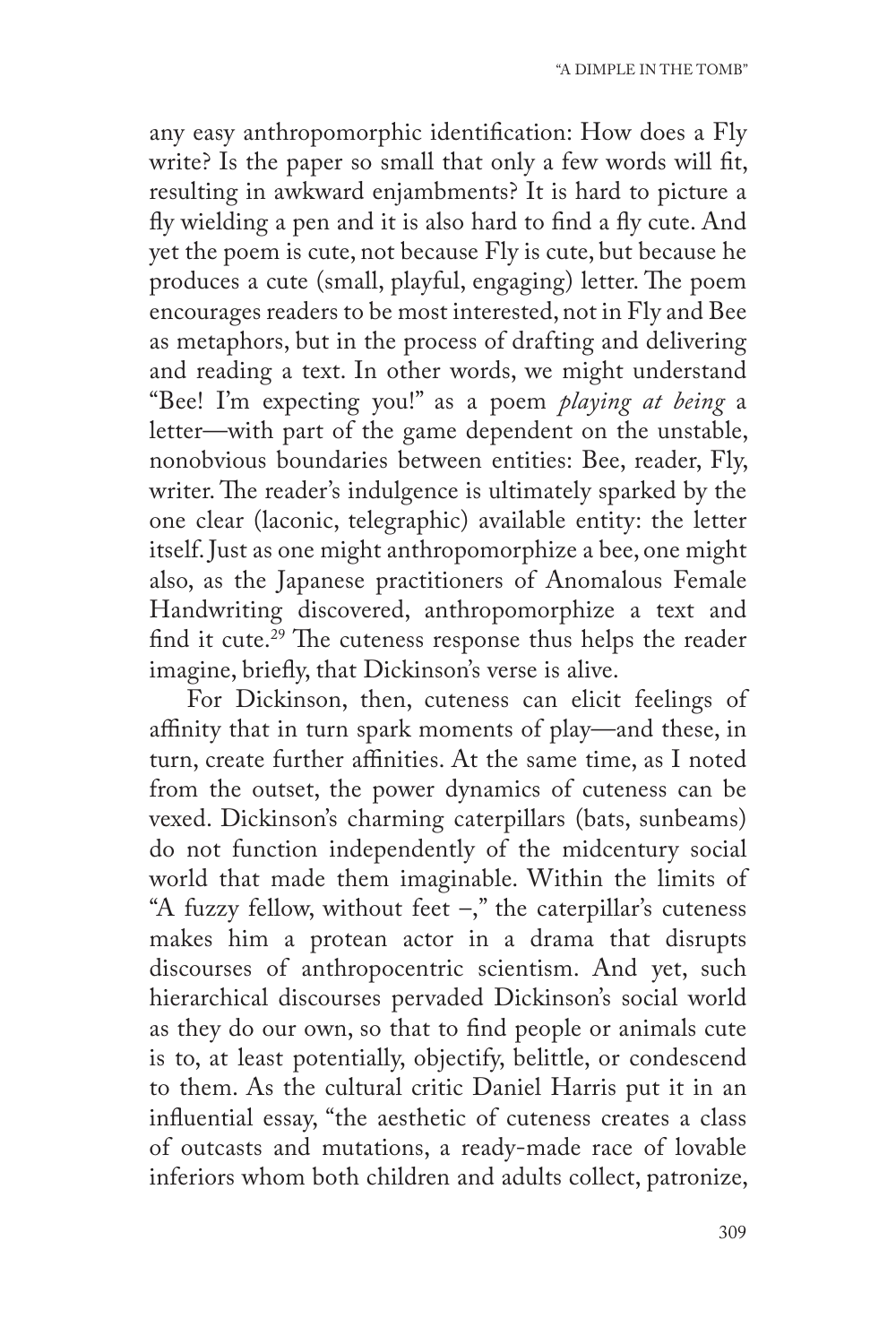and enslave."30 To be cute is to risk disempowerment; Dickinson signals her awareness of this dynamic in an early letter to her brother Austin, who had apparently asked her to write more straightforwardly:

> I strove to be exalted thinking I might reach you and while I pant and struggle and climb the nearest cloud, you walk out very leisurely in your slippers from the Empyrean and without the slightest notice request me to get down! As simple as you please! The simplest of the simple—I'll be a little ninny—a little pussy catty – a little Red Riding Hood, I'll wear a Bee in my bonnet, and a Rose bud in my hair, and what remains to do you shall be told hereafter.<sup>31</sup>

Margaret Homans notes that this funny passage is a serious reflection of, and on, the era's skewed gender relations, in which men were exalted and women were infantilized. Perceptively, however, Homans goes on to argue that this passage outlines "what will become, strangely, a serious program of poetry-writing," in which Dickinson embraces bees and bonnets, renouncing (or ironizing) lofty patriarchal diction while attempting to build poetic power and authority from a feminized subject position.<sup>32</sup>

Is this possible? Can a "little pussy catty" be taken seriously, or must she always be trapped in Harris' "readymade race of lovable inferiors"?33 In Dickinson's letters, the evidence is mixed. As T. W. Higginson's framing of her letters in the *Atlantic Monthly* suggests, when she posed versions of herself as a "little shape," "a minute host," or an "obedient child," she engaged Higginson but also risked his condescension.34 Higginson's understanding of Dickinson became increasingly complex as their correspondence unfolded, but even in retrospect, when he published her posthumous letters, he called her "quaint" as well as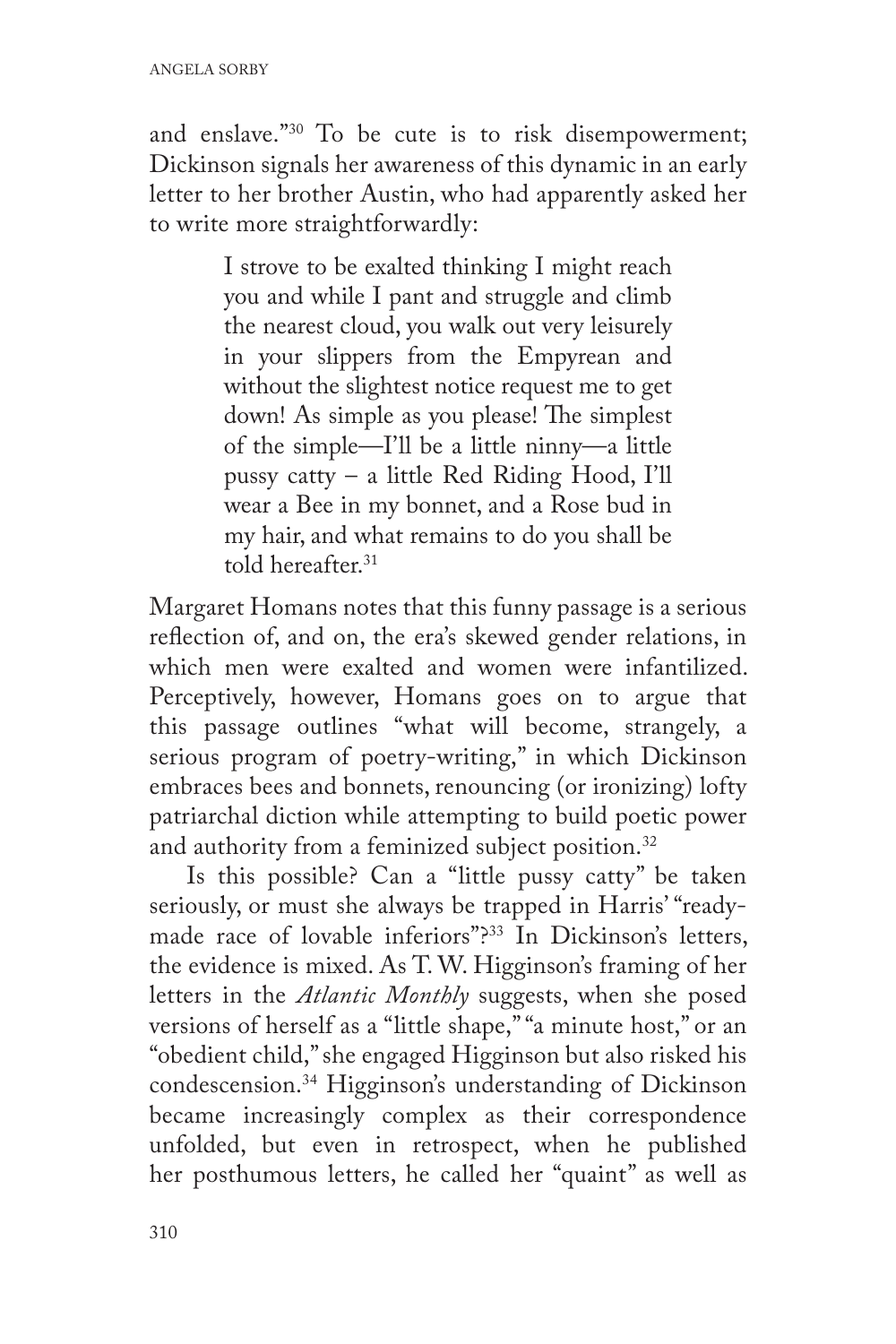"cultivated," and the label stuck, as documents from her reception in the 1890s reveal.

Unpacking the extensive scholarly discussion of Dickinson's textual boundaries is beyond this essay's scope, as is discerning the extent to which her letters are poems and her poems are lyrics. For Dickinson, both poems and letters can be forms of play. However, Dickinson's letter to Austin reflects a larger interpersonal relationship, the terms of which Dickinson could not control. If a poem, by contrast, is a letter to the world that can (perhaps fortunately) not write back, then its ludic capacities expand, precisely because the poet sets the rules of the game. Dickinson's poems draw from her cultural moment while reworking or even ignoring existing power relations. Thus, even as cuteness became a public commodity aesthetic, Dickinson arranged her poems to generate complex, private effects that did not necessarily replicate the dominant culture's terms.

In midcentury America's dominant culture, cuteness was starting to sell. One of the first Americans to monetize cuteness was P. T. Barnum, who, in the 1850s, understood that people, women especially, would pay to see cute babies in "baby shows."35 By 1863, Barnum further cashed in on cuteness, hatching a plan to wed the 40" tall Charles "Tom Thumb" Stratton to another little person, Lavinia Warren. In February of 1863, *Harper's Weekly* arrived next door at Austin's house, its war news displaced from the lead story position and its cover emblazoned with a full-page etching of the spectacle. *Harper's Weekly* offered a blow-by-blow of the "pigmy" couple's nuptials, which were witnessed not by guests, in the traditional sense, but by hordes of mostly female spectators who had purchased tickets from Barnum.36 The "mimic miniature Adam and Eve" then set off on a wedding tour of the East Coast, including six ticket-only "receptions" in Springfield, as the *Springfield Republican* breathlessly reported.37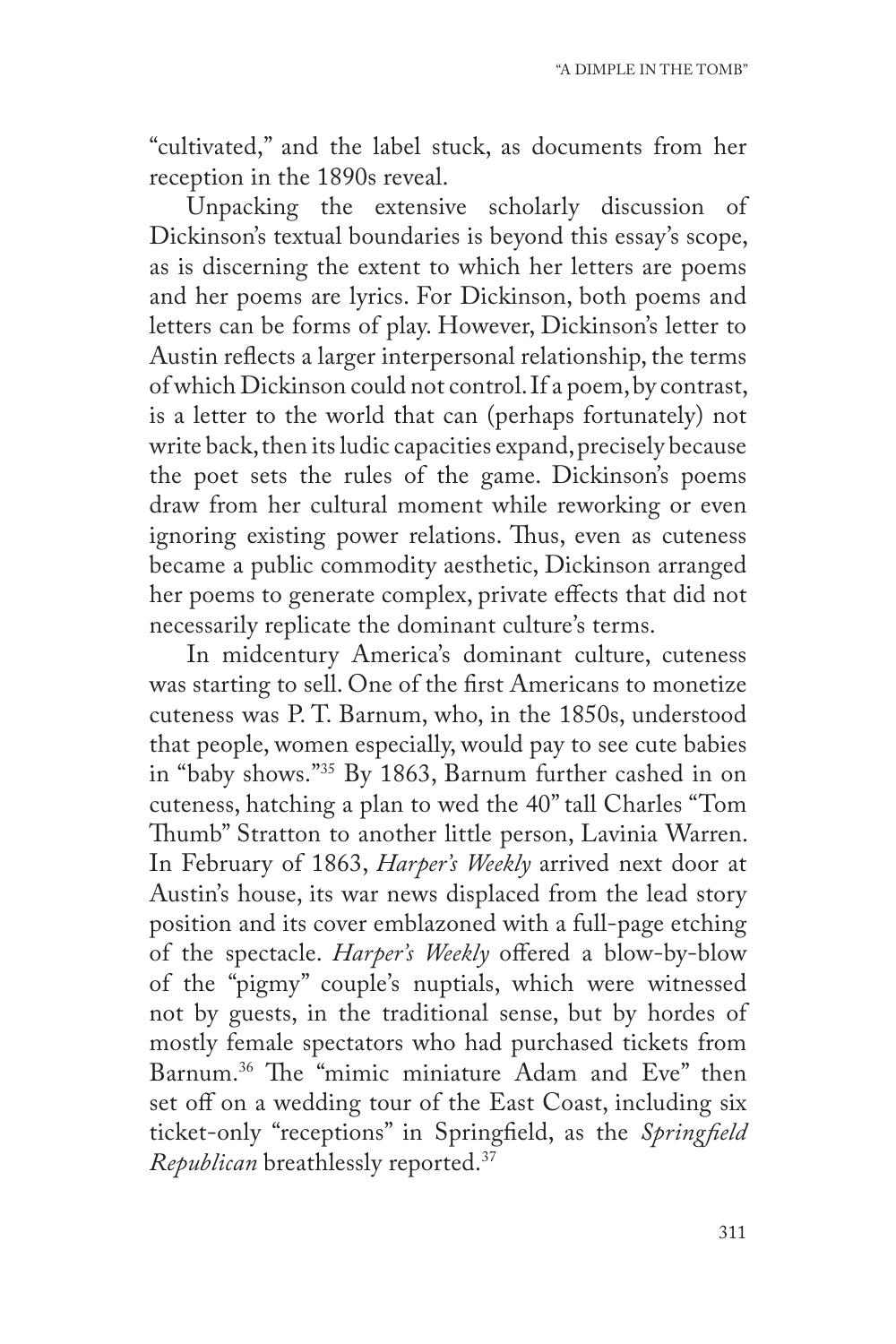

"Genl. Tom Thumb & wife, Com. Nutt & Minnie Warren: four wondrously formed & strangely beautiful ladies & gentlemen in miniature, natures smallest editions of her choicest works." c1863, hand-colored lithograph, Library of Congress Prints and Photographs Division, accessed June 20, 2017, http://www.loc.gov/pictures/ item/2001700093/. LC-USZC2-2439.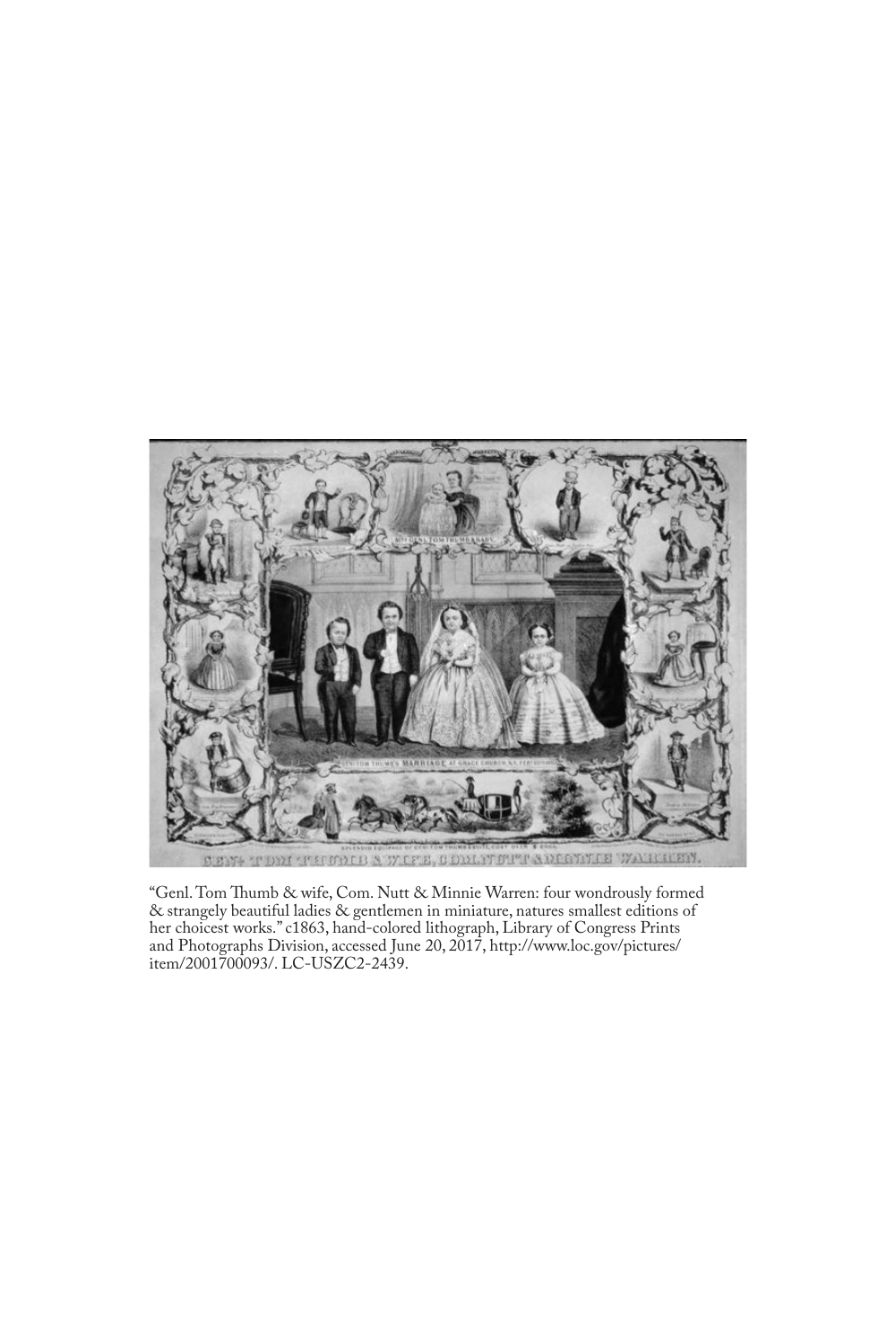Lori Merish sees the Tom Thumb wedding as a key moment in the history of nineteenth-century cuteness and commodity aesthetics. She argues that the "freak show" tradition had an uncanny, magical quality that a cute spectacle like Tom Thumb's wedding tamed in favor of "assimilating the 'freak' into a familial and familiar structure of domination and hierarchy."38 Mass-cultural cuteness, for Merish, is thus a tool of gendered and racial normativity; a way to discipline women into patterns of public consumption that felt conventionally domestic.

There is no evidence that Dickinson succumbed to Tom Thumb fever; even the earlier hoopla surrounding Barnum's Jenny Lind seems to have made the class-conscious Dickinsons uneasy.39 However, her poems are not immune to the attractive power of "mimic miniature" Adams and Eves. For example, "Some Keep the Sabbath Going to Church" (Fr236) enacts a ceremony that is scaled to fit bobolinks; that is, about 1:12 scale, or standard dollhouse  $size:40$ 

> Some keep the Sabbath going to Church – I keep it, staying at Home – With a Bobolink for a Chorister – And an Orchard, for a Dome –

> > (lines 1-4)

An apple tree (or even several, joined at the top) is not as tall as a church dome, and of course, a bobolink is smaller than a human chorister. This scene's slight physical awkwardness (how, exactly, does the speaker don wings?) is part of its cuteness, and its cuteness matters because the orchard dome has not achieved heaven's awful perfection and fixity. Dickinson creates an environment that is not just small, but one that also calls attention to its miniaturism as a key feature of its power. Susan Stewart speculates that "the miniature represents closure, interiority, the domestic, and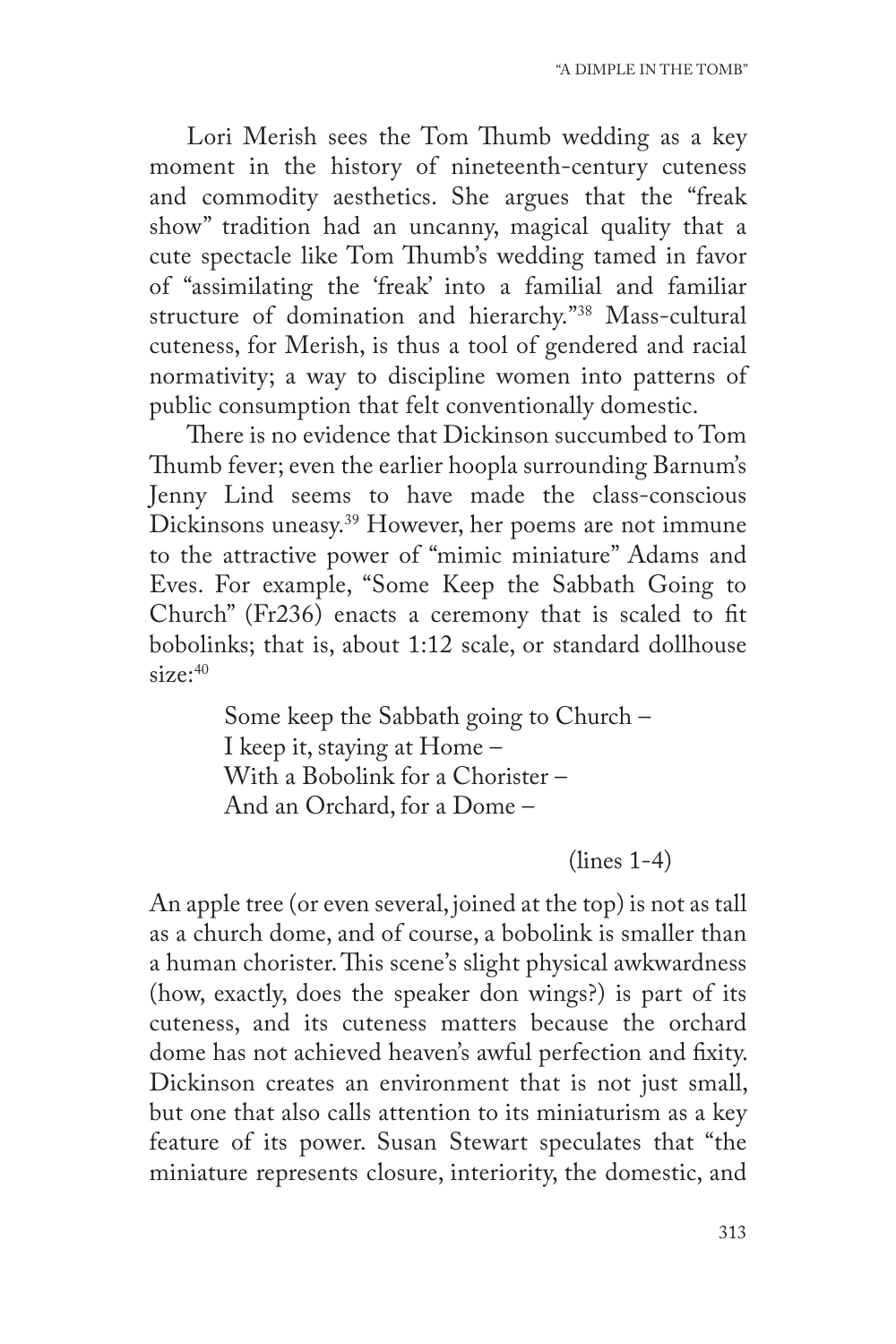the overly cultural," while the gigantic represents "infinity, exteriority, the public, and the overly natural."41 And yet, as I have argued, to play is to unsettle fixity: a small space (a dollhouse, an orchard) can be the site of a game that does not end.

This orchard is not a transcendental microcosm of an abstract, sublime macrocosm; it is defiantly imperfect, embodied, and earthbound. The poem concludes: "Instead of getting to Heaven at last / I'm going all along" (lines 11- 12), signaling, as Victoria Morgan argues, that "relation to the divine" is achieved not through telos, but through the present's "chaotic multiplicity."42 To be *en route* to heaven is not to *arrive*; the poem is structured not as a Christian eschatological narrative but as a form of ludic space. "Some Keep the Sabbath" depicts a world of process-oriented evolution and—as Asa Gray put it in his 1860 *Atlantic*  review of Darwin—of "analogical inference which 'makes the whole world kin.'"43 And, as Darwin himself would point out in his 1873 study, *The Expression of the Emotions in Man and Animals*, kin might struggle, red in tooth and claw, for power, but the capacity to survive, develop, and adapt is also contingent on our ability to compensate for our early—and to some degree—lifelong helplessness through the cultivation of emotional bonds.44 To be small is to depend on others, and rather than being just a disempowered condition, smallness here, as in the natural world, invites the formation of interdependent, interspecies bonds that comprise a contingent but emotionally vivid version of paradise. Power is kinship, and kinship is *felt.*

Gray ends his 1860 review of Darwin by admitting that the notion of interspecies kinship "discomposes" him because of its theological implications.<sup>45</sup> What troubled nineteenth-century readers of Darwin also troubles this poem: Where does God fit in? Neither distant, stately lover nor mechanical telescope, this God operates on a reduced and none-too-stately scale. The fierce God of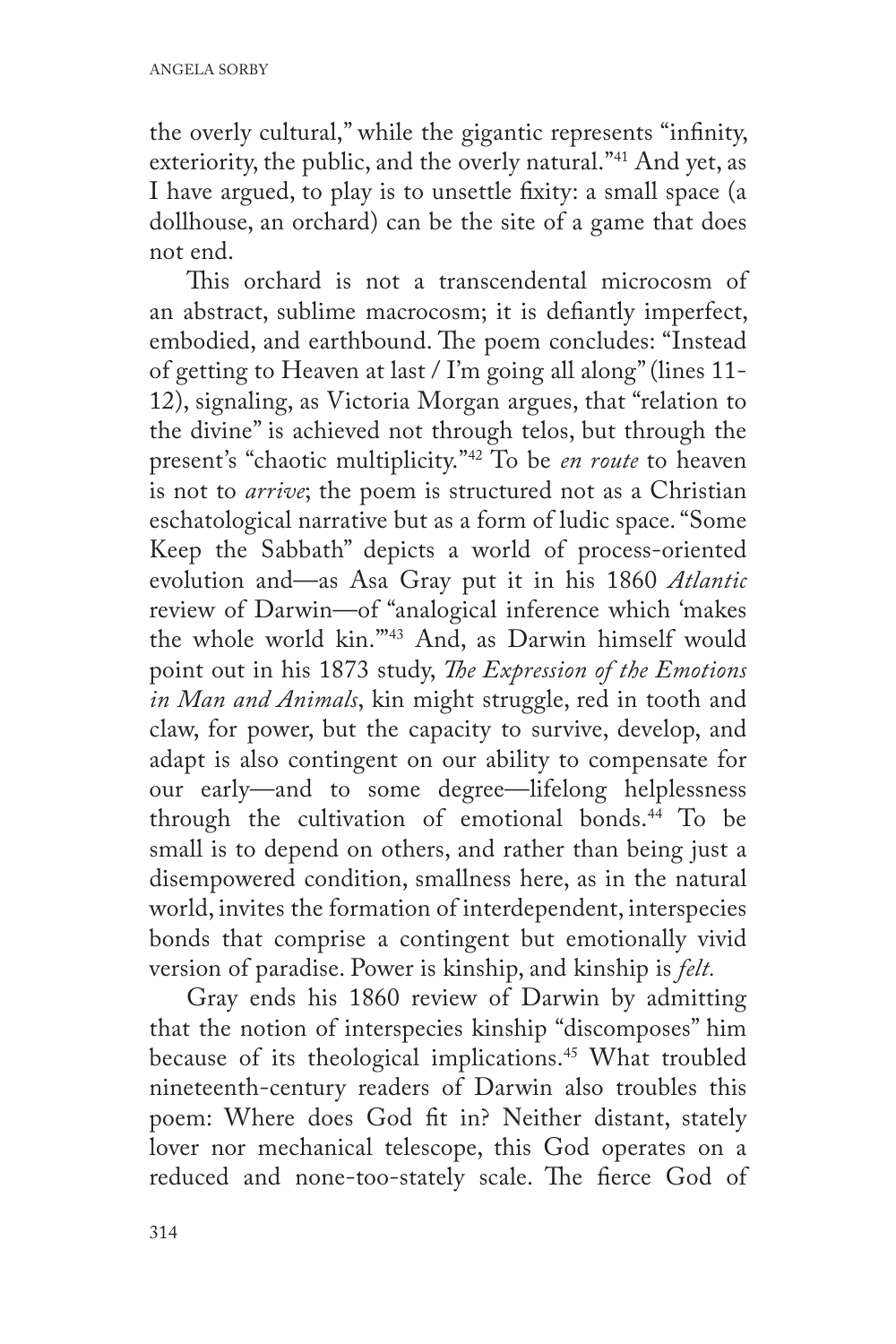Dickinson's Calvinist forebears could not be seen as cute, but a midcentury clergyman (such as the model curate in Dickens's *Sketches By Boz* [1836]) might be.<sup>46</sup> As a "noted clergyman," God comes as close as possible to the human circuit of play and affection, where he is the object of the speaker's gaze, and vulnerable—as preachers in Dickinson's orbit so frequently were—to her wry humor (Fr236, line 9). As a "mimic miniature" deity, he can be at least partway admitted into the speaker's kinship circle, "assimilating the 'freak,'" as Merish puts it, into a familial structure. Instead of reproducing hierarchical systems, however, the poem's little ceremony stages new possibilities, including the possibility of an earthly heaven that is not ruled by any one power, because it is a game—a nimble improvisation—rather than a system.47

Even in "Some Keep the Sabbath," however, God is only potentially doted upon, not doting. He is, as Schiller might put it, not human because he cannot play. In all of Dickinson's poems, God proves to be utterly incapable of the cuteness response. Over and over again, adorable sayings and doings are offered up to a deity that cannot coo or dandle or tickle. Industrious angels (Fr245), a little gentian (Fr520), wriggling worms (Fr932), a naughty girl in a stained apron (Fr271): these images might captivate a reader, but they cannot charm God. Emotional triangulation ensues, as in "Of Course – I prayed" (Fr581):

> Of Course – I prayed – And did God Care? He cared as much as on the Air A Bird – had stamped her foot – And cried "Give Me" –

> > (lines 1-5)

The cute-competent reader, confronted with the image of a petulant bird stamping its foot, is engaged and amused.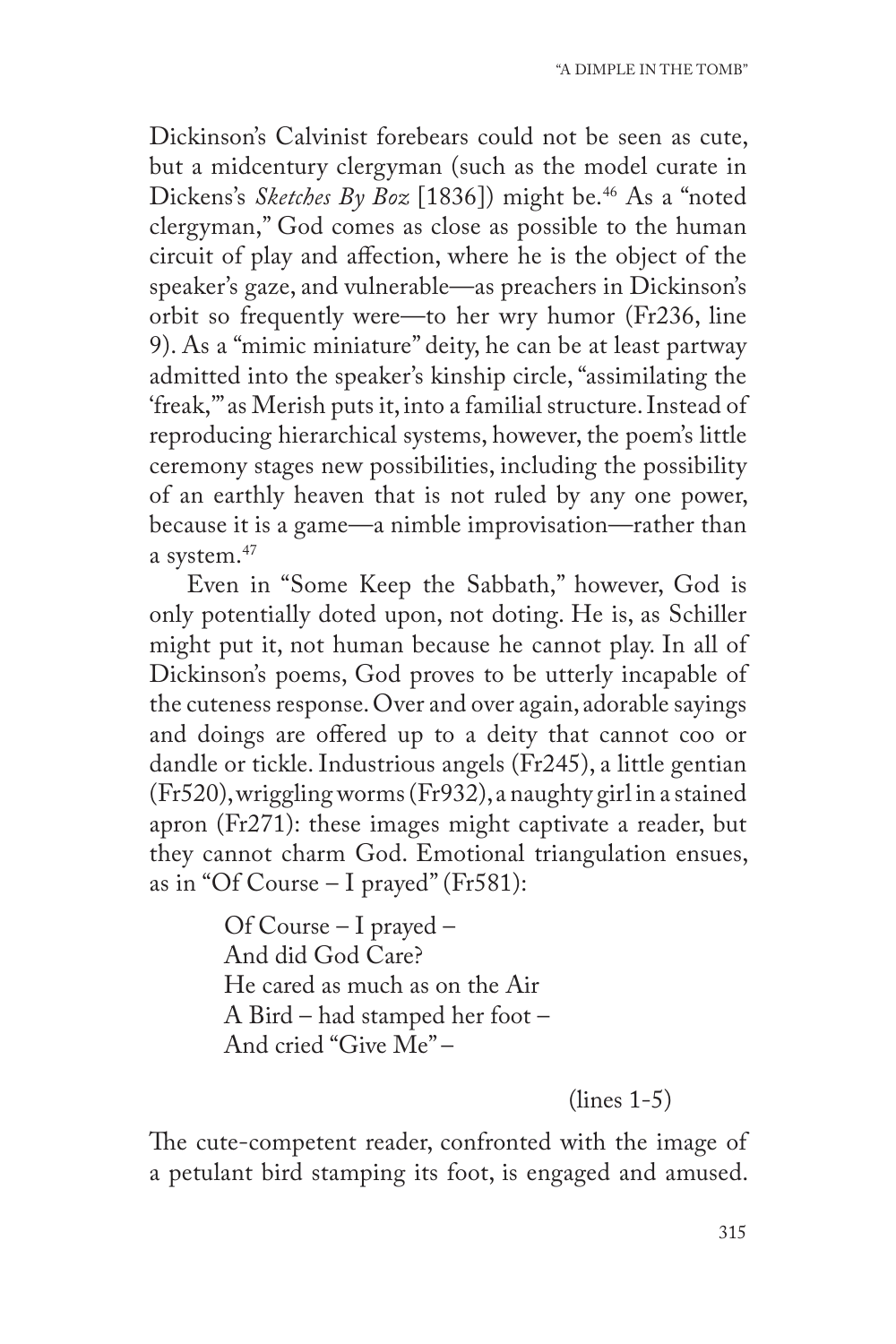Insofar as the bird appeals, its charm is physical: It is small and it talks! Who could resist? But nothing moves God, who counts every sparrow but can't seem to delight in them.

By the poem's end, the cute bird dissolves into abstract atoms and the speaker abandons her appeal, retreating into "smart Misery" (line 11). The drama of socialization has failed, but the principal flawed actor is not the speaker or the bird, but God, who is *not* cute-competent, although he is presumably smart in other (more miserable) ways. Including a cute bird in the first stanza does not trivialize the poem or the speaker; rather, to echo Gray, by an "analogical inference which 'makes the whole world kin," Dickinson aligns herself emotionally with the bird and with the reader, positing God as an unnatural and perhaps even irrelevant outsider. Creatures suffer not because God's Godlike omnipotence fails, but because he is not sufficiently human*.* 48 If, as Lorenz suggests, beauty connotes symmetry while cuteness connotes asymmetry, $49$  then God is beautiful and can appreciate beauty because he is perfect, but for this same reason, he can neither be cute nor appreciate cuteness. As Dickinson wrote to Higginson, commenting offhandly on the paradox of incarnation, "To be human is to be more than divine, for when Christ was divine, he was uncontented until he was human."50

Cuteness, as I have suggested, sparks moments of play and God consistently drops the ball, as in "I know that He exists" (Fr365), when the speaker attempts to posit him as a kindly parental figure:

> I know that He exists. Somewhere – in silence – He has hid his rare life From our gross eyes.

'Tis an instant's play – 'Tis a fond Ambush –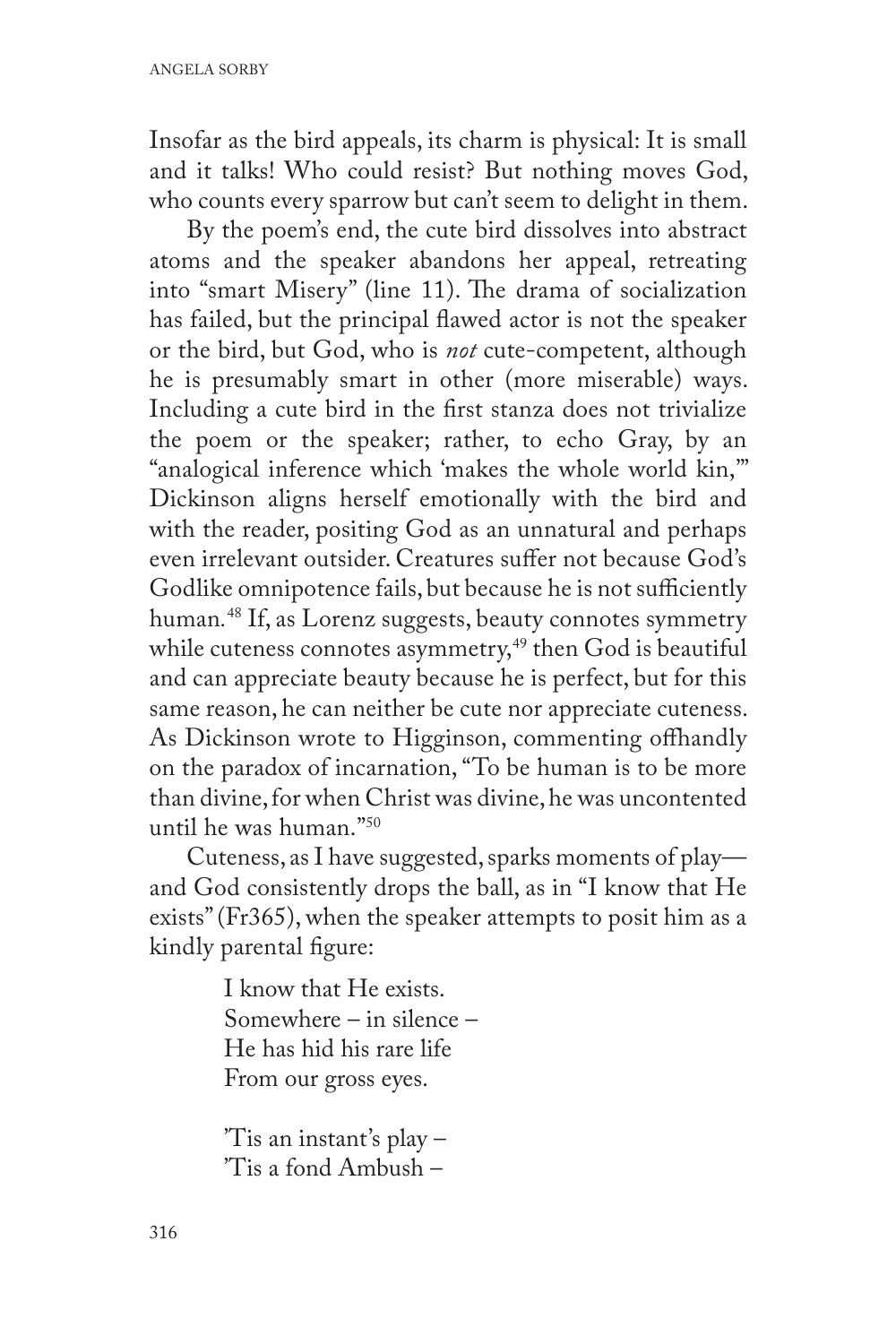Just to make Bliss Earn her own surprise!

### (lines 1-8)

The trouble is serious: God violates the rules of hide-andseek by extending the game indefinitely, which makes it not hide-and-seek, and indeed not a game at all. Rather, the play "prove[s] piercing earnest" (line 10) as death approaches and the speaker realizes that she has been abandoned. All of her suppositions about "a fond Ambush" are wrong (line 6). Thus, as Eberwein puts it, "the initial jollity of the celestial hide-and-seek game gives way to fear either of God's indifference to the seeker … or even worse of the supposed hider's nonexistence, which makes a mockery of the quest."51 God isn't playful like a father; indeed, throughout Dickinson's oeuvre, he *just plain can't* play. He is, to put it another way, joylessly fixed and literal, so that when humans try to capture him through metaphor (What if God were a cat? What if God took a nap?), He simply recedes from view.

If God lacks the cuteness response that would enable him to play appropriately, humans risk social inappropriateness for the opposite reason: our cuteness response is promiscuous. In her poems about death, Dickinson exploits this affective flexibility, inviting the reader's cuteness response before repelling it, releasing urges to nurture, play, or communicate, that cannot be fully satisfied (although, weirdly, they can be *partly* satisfied) by corpses, graves, and postmortem images. One version of this dynamic emerges in "She lay as if at play" (Fr412), whereby a corpse takes on the look of a partly-living doll: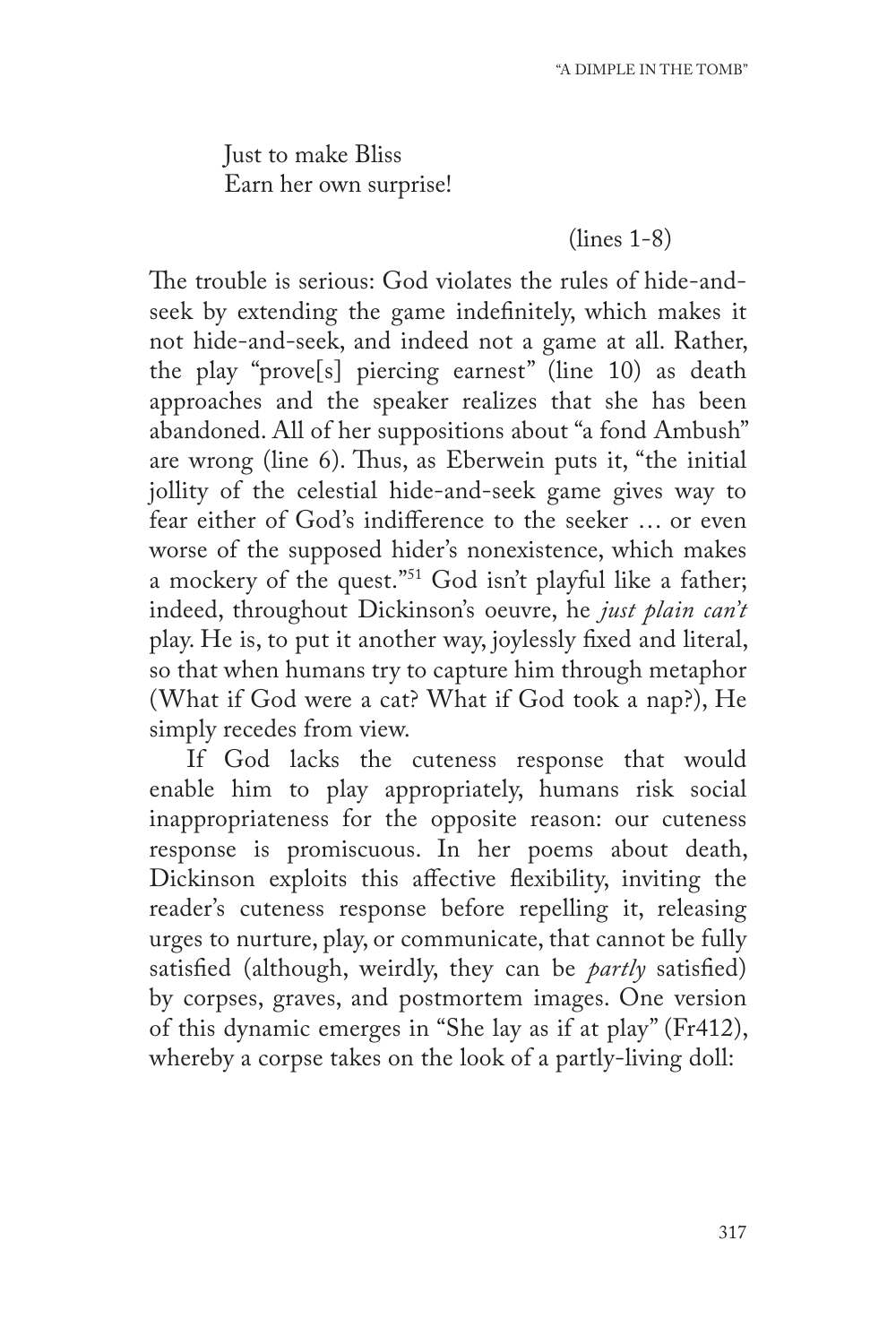Her dancing Eyes – ajar – As if their Owner were Still sparkling through For fun – at you –

(lines 9-12)

This poem describes how the cuteness response can misfire, and its effect is to underline, not the dead body's grotesqueness, but the grotesqueness of the living person's longing. The dead child is no longer human, but her cute face (corpse? photograph?) continues to invite the playdrive. And yet, "She lay as if at play" tips its hand in the first line; we know this child is dead, so the poem works less as a visceral enticement than as a philosophical meditation on the fixity of death versus the mobility of cuteness. Like a postmortem photograph (eyes closed, pupils painted on the lids), this image dips into the uncanny valley and ultimately reinforces death's finality.

In other poems, Dickinson ambushes readers with cute images that partially reanimate the dead, so that the cutecompetent reader finds herself playing with graves and corpses. The dead are drawn halfway back into the kinship circle, but the play is entirely one-sided now: it cannot generate the kinds of affective exchanges that nourish living relationships. Dickinson starkly acknowledges this loss in "In thy long Paradise of Light" (Fr1145), which reads in its entirety:

> In thy long Paradise of Light No moment will there be When I shall long for Earthly Play And mortal Company –

And yet, although (as she would put it elsewhere) "recess never comes" to paradise (Fr437, line 6), Dickinson places playful decoys in many of her death poems. The grave is figured as a cottage equipped with a tea set in "The grave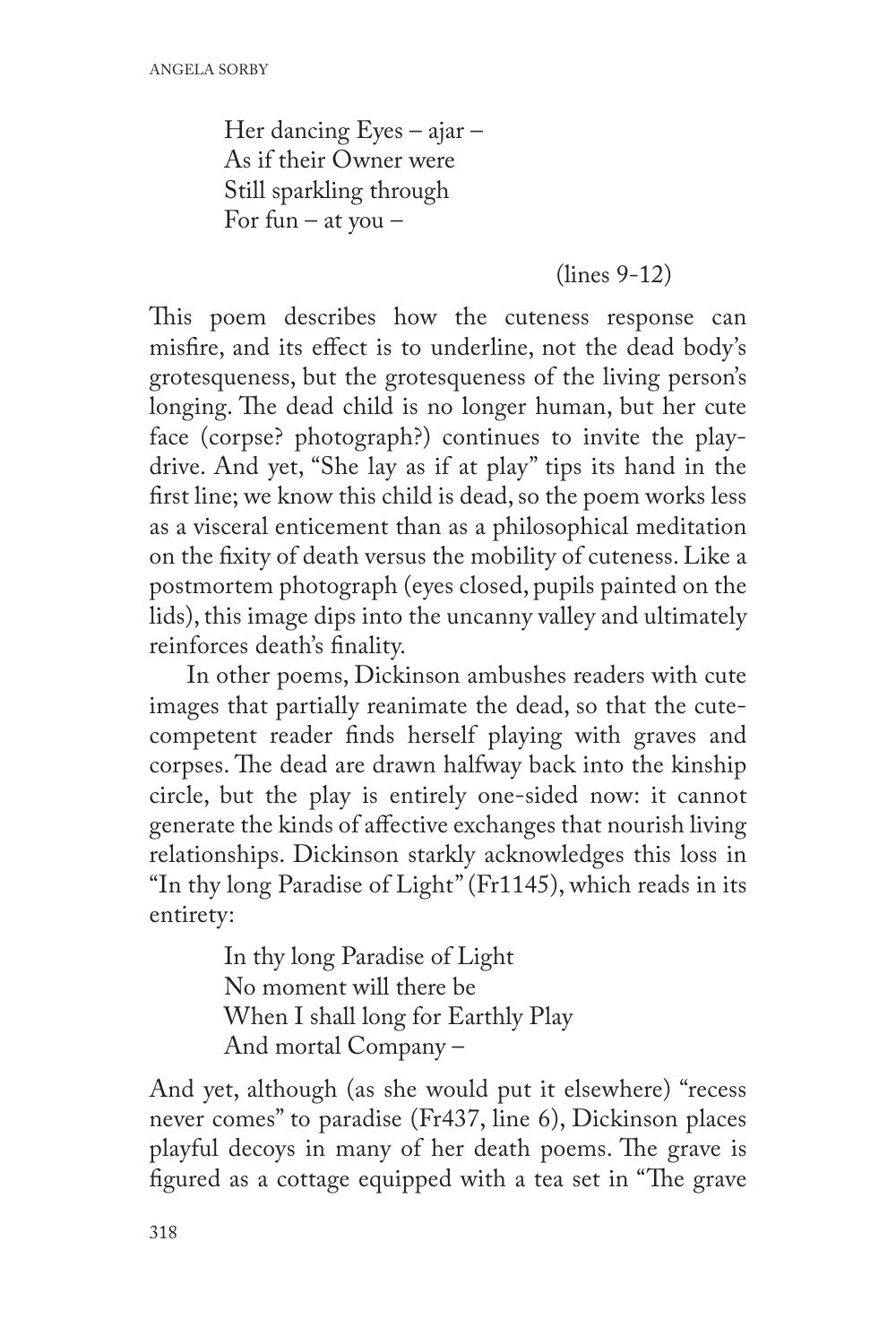my little cottage is" (Fr1784, line 1); a life is extinguished by "a Gnat's minutest Fan" (Fr415, line 14); the cemetery is a "Curious Town," overrun with squirrels (Fr1069, line 9); the corpse is buried "just a Daisy deep" (Fr424, line 8); the dead even hang Christmas stockings, albeit at an altitude too high for "any Santa Claus to reach" (Fr344, line 19). Such decoys, insofar as they are cute, can trigger the reader's urge to touch, nurture, and play—all urges that are impossible to suppress and impossible to indulge, and yet serve as a (pretend, but *felt*) bridge between the living and the dead.

The dead speaker in "I think the longest Hour of all" (Fr607) ends a meditation on time with movement through space:

> Then I – my timid service done – Tho' service 'twas, of Love – Take up my little Violin – And further North – Remove –

> > (lines 17-20)

The speaker's "little Violin" seems curious; the poem does not otherwise frame the speaker as a musician, so its final image comes as a surprise. And yet, the violin animates the speaker at the moment that the speaker herself departs: a little violin is meant to be played. This is precisely the relationship that can no longer obtain, and yet the "little Violin" is offered up as a stand-in for a real object, a toy that can be taken up *as if at play.* The cuteness response animates the timid speaker and her violin without reviving them. Possibilities continue to be imaginable even as death forecloses upon them.

Insofar as cuteness gives readers a jolt of pleasure, Dickinson's death poems cater to, and manipulate, the cuteness response much as gothic texts exploit the magnetism of necrophilia. Finding death cute (like finding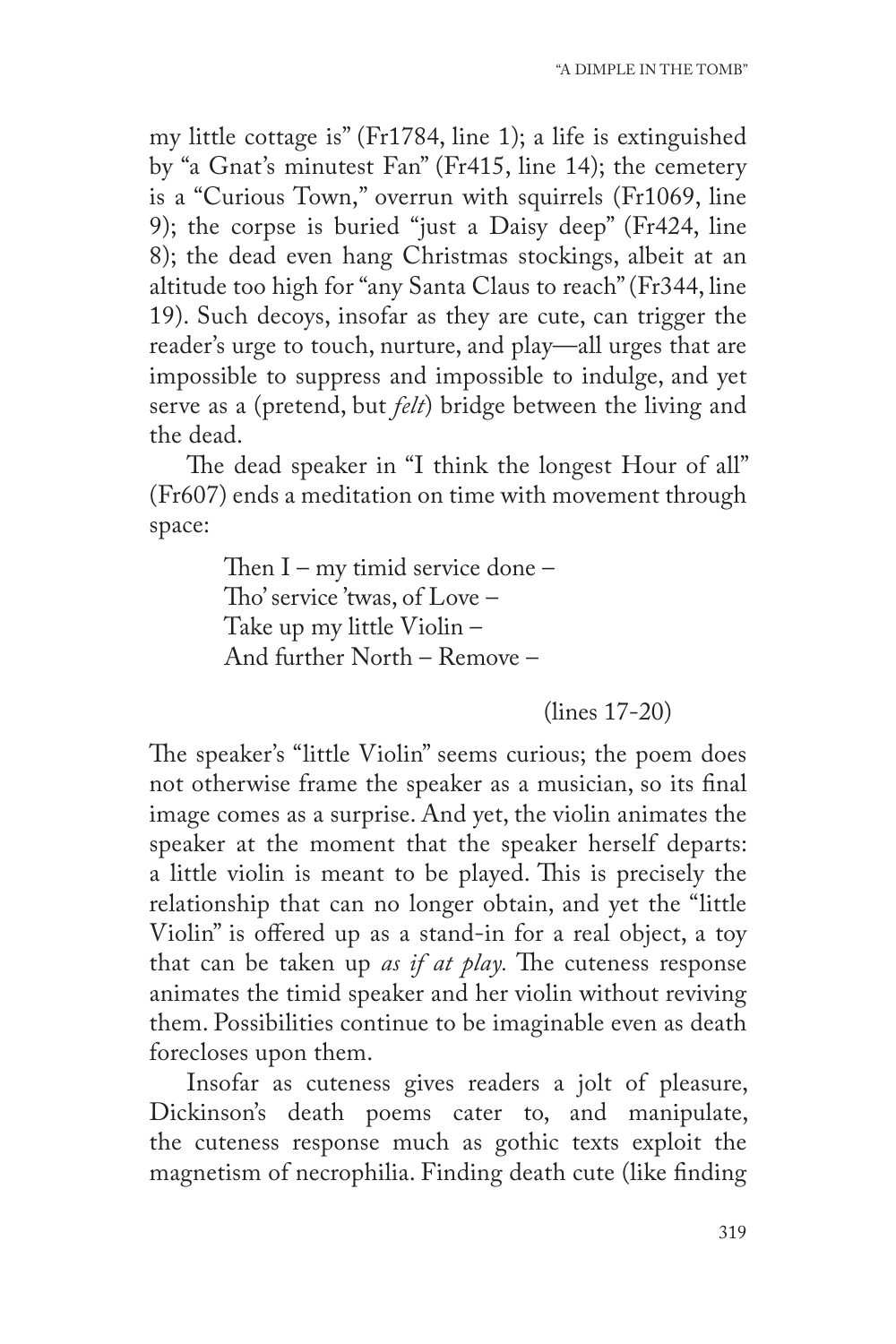it sexy) enables the poet to explore questions about death from a visceral point of view that implicates the reader in his or her own humanity, as in the brief poem, "A Dimple in the Tomb" (Fr1522), originally included in a letter to T. W. Higginson following the death of his infant daughter:<sup>52</sup>

> A Dimple in the Tomb Makes that ferocious Room A Home –

In the context of the letter, the poem was clearly meant and surely would have been taken—to be consoling. But a dimple, that quintessentially cute baby feature, depends on chubby limbs or a smiling face. If adults melt at the thought of a dimple, they cannot follow through with a pinch to this dead baby's leg or cheek. "A Dimple in the Tomb" thus consoles, not by implying that the baby is in an abstract, *better place*, but by empathetically reproducing the grieving parent's intense physical longing for the infant's body.

Ultimately, this unquenchable desire represents the double-edged sword of mediated cuteness: the poem generates feelings of pleasure, proximity, and kinship, but readers cannot take the natural next steps: vocalizing, feeding, cuddling, engaging in two-way play. A dimple, a squirrel, or a little violin cannot subdue death, but they can extract from the reader a nurturing impulse. This incapacity is frustrating, of course, but it is also a generative advantage: once the reader's sensual desire is aroused, the poet can redirect that desire into the poem's demands and complexities. Once the reader's attention has been captured, emotionally and physically, the cute image has done its work and the poem can begin to engage, on a human scale, with questions (what is death? why do we die?) that are too remote for humans to fully grasp. In this way, the dead work like dolls that appear, at first glance, to be capable of interaction. It turns out they can't walk or talk, but it is still possible—and tempting—to play with them.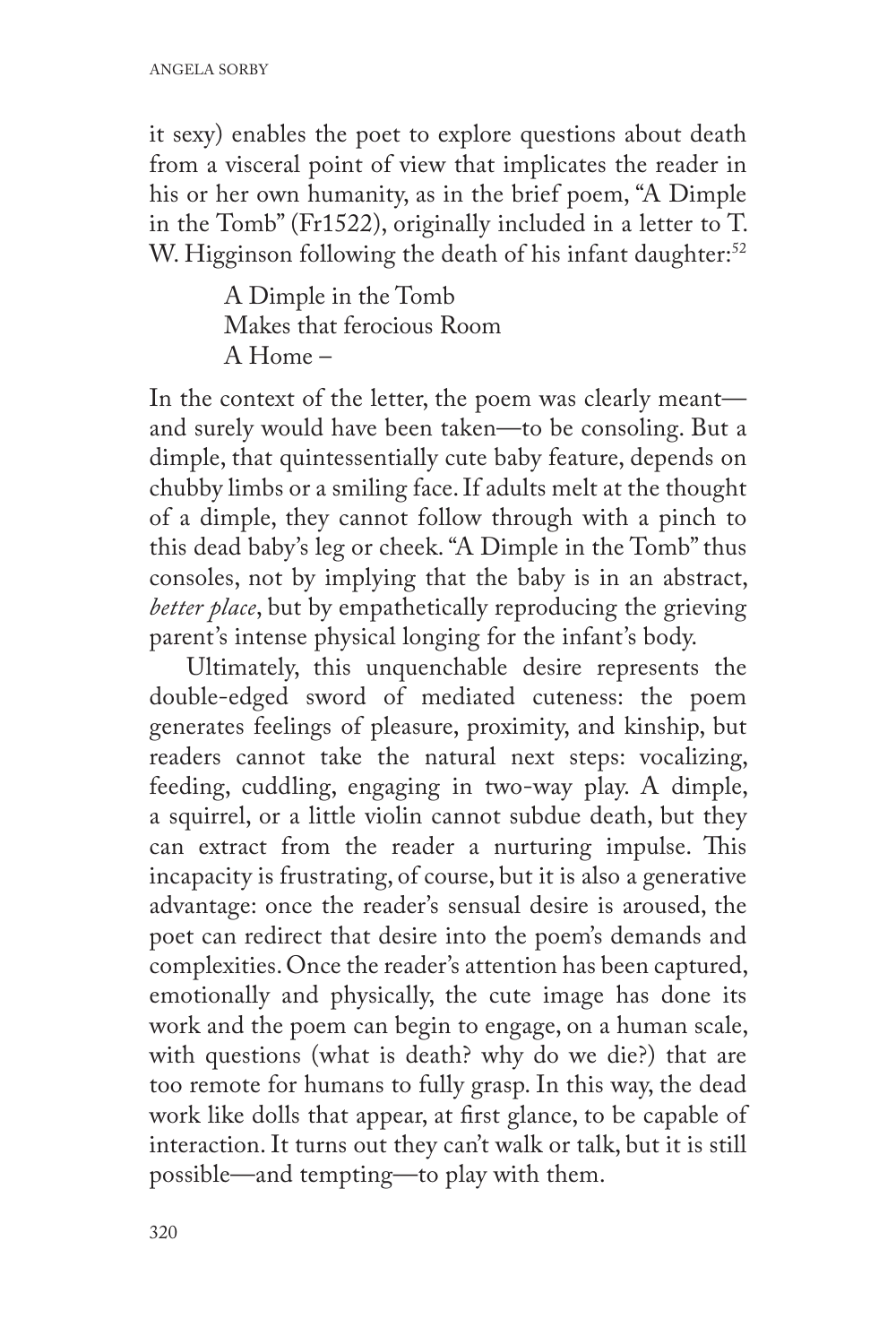#### $***$

Dickinson's edgy deployments of cuteness were unusual in the 1860s, and cuteness would remain an underutilized strategy in so-called high art (although not in popular culture) throughout the twentieth century—with notable exceptions, as Ngai's work on Gertrude Stein suggests.<sup>53</sup> In the twentieth century, cuteness was widely deployed by top-down pop cultural forces such as Hallmark and Disney. I do not disagree that cuteness can be cynically harnessed to serve neoliberal economic agendas, and it is certainly true that the concept of cuteness coevolved with Western market economies—as did many other concepts, such as the gothic, the sublime, and the sentimental. However, to collapse one of the most ancient and basic human drives into a story about marketing Tom Thumb is to radically underestimate its power. Cuteness can be harnessed for commodification, but this need not be its sole function.

Moreover, the twentieth century is history, and as the media scholar Anthony McIntyre has argued, "cuteness is emerging as one of the dominant aesthetic categories of the twenty-first century."54 Our twenty-first-century moment manufactures and circulates endless iterations of cuteness, particularly via the Internet. Dickinson, too, is on the Internet, and her web poems, as Virginia Jackson puts it, "partake, by the virtue of their medium, of the new time frame of Web discourse: a text available at a click, an illusion of simultaneous production and reception, a public world of individual access."55 Scholarly attention to Dickinson's material production(s) has been facilitated by the online availability of her original texts, which are, of course, digital. While, in one sense, sites like the Houghton Library's *Emily Dickinson Archive* return Dickinson to her handmade historical context, they also place this entire context in the larger and more seductive framework of the web. That is, if Dickinson's handwriting, marginalia, and jagged envelope tears put pressure on the meanings of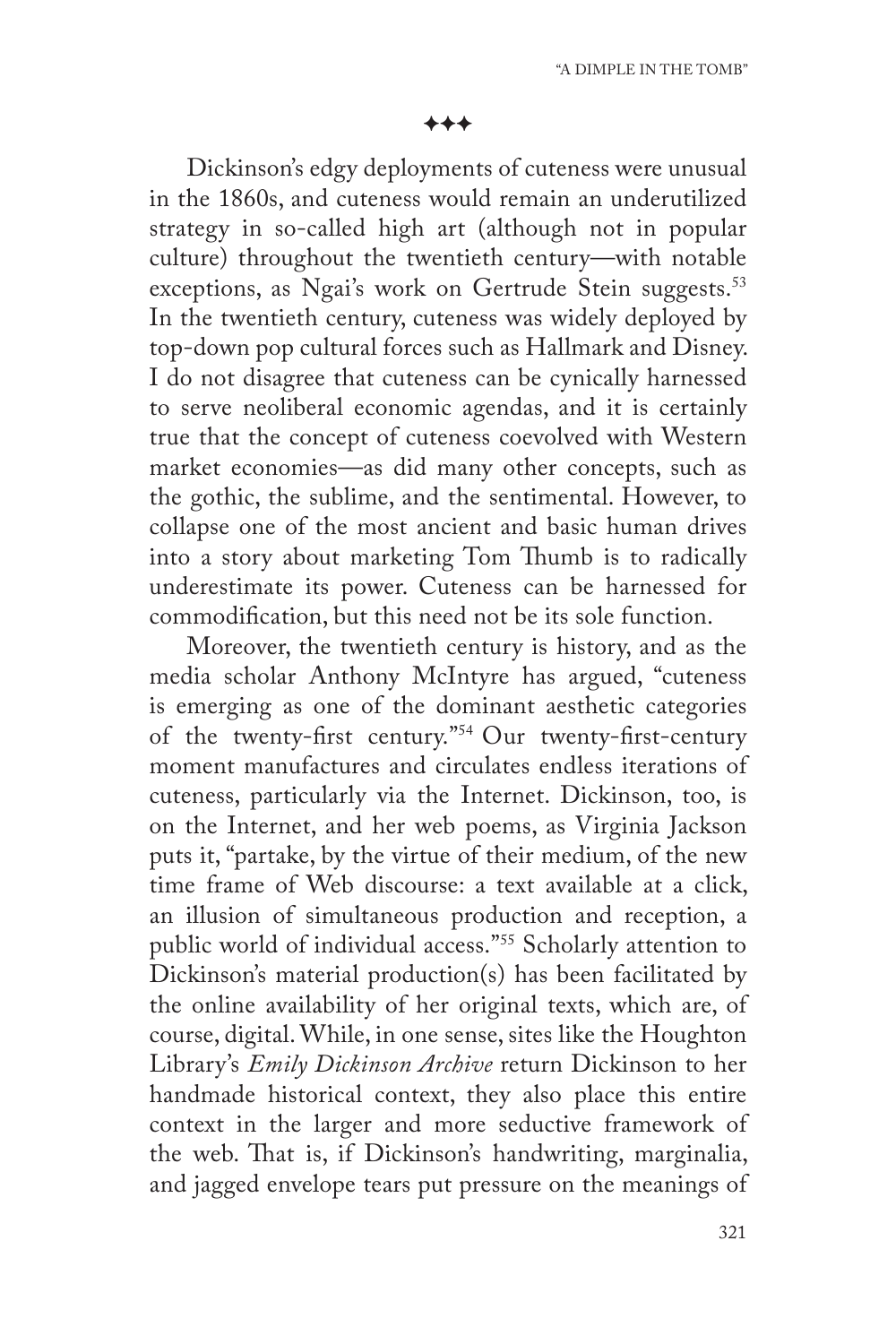her poems, so too must the weirdly boundless text of the Internet itself.

And the Internet, as D. E. Wittkower has argued, is ruled by cats.<sup>56</sup> Or, to elaborate more fully, the Internet has become dependent on capturing the attention of distracted viewers, and to do so, it draws most heavily on two basic instincts: the sexual response (porn) and the cuteness response (animals, babies, and baby-animal memes). The web environment offers anecdotal examples of what currently counts as cute: cross-species bonding, animals dressed in human clothes, novel animals, and animals performing humanlike activities.<sup>57</sup> While it might seem like a wild historical leap to suggest that analogous scenes with analogous effects occur in Dickinson poems, the parallels are undeniable. The difference, of course, is that animal memes are not typically linked to complex artistic experiments that make demands on audiences.

However, if in the twenty-first century cuteness is sometimes just clickbait, proliferating and democratizing forms of media have also made it available to amateurs and artists with more complicated agendas. Japanese artists, inspired by anime and manga, such as Takashi Murakami, are engaged with destigmatizing cuteness and exploring its expressive possibilities.58 Insofar as the lens through which we view Emily Dickinson is necessarily contemporary and global, it makes particular sense, in the twenty-first century, to accede to her cuteness as a generative aspect of her art and as an aspect of her implicit feminist edge. To return to the quotes that launched this essay: perhaps now, in the twenty-first century, there is nothing necessarily "smirking" or "weak" or "cloying" or "annoying" about the image of little mice tucked "Snug in Seraphic Cupboards / To nibble all the day" (Fr151, lines 7-8). Perhaps to find (some of ) Dickinson's poetry cute is to read it competently; when fully engaged, the cuteness response helps readers to "dwell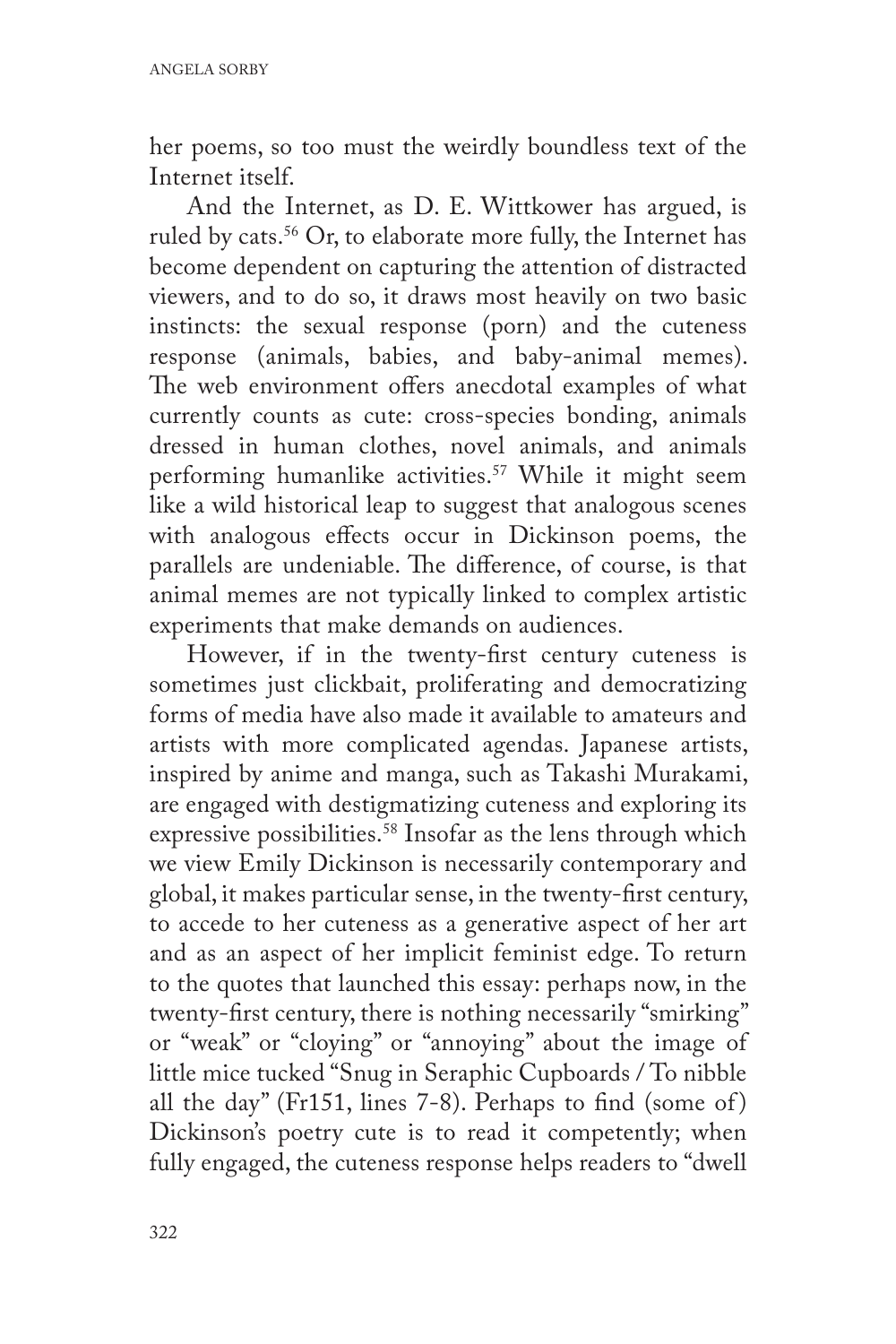in Possibility" (Fr466, line 1) as embodied, playful, and interdependent participant-observers.

#### *Marquette University*

#### *NOTES*

- 1. James Dickey, *Classes on Modern Poets and the Art of Poetry*, ed. Donald J. Greiner (Columbia: U of South Carolina P, 2004), 12.
- 2. Annie Finch, "My Father Dickinson: On Poetic Influence," *Emily Dickinson Journal* 17.1 (2008): 24.
- 3. Emily Dickinson, Poem 96, in *The Poems of Emily Dickinson: Reading Edition*, ed. R. W. Franklin (Cambridge: Harvard UP, 1998), lines 1-2; hereafter cited parenthetically according to the editor's numbering system.
- 4. Vevay, in Switzerland County, Indiana, was named after the Swiss town of Vevey, near Geneva; in the *Dickinson Electronic Archive*'s lexicon and elsewhere, scholars seem to agree she is referring to the latter and just using a variant spelling. "Vevay," *Emily Dickinson Archive*, accessed 29 May 2017, http://www.edickinson.org/ words/5194.
- 5. Adrienne Rich, "Vesuvius at Home," in *Adrienne Rich's Poetry and Prose: Poems, Prose, Reviews, and Criticism*, eds. Barbara Charlesworth Gelpi and Albert Gelpi (New York: Norton, 1993), 177-95.
- 6. Suzanne Juhasz, Cristanne Miller, and Martha Nell Smith, *Comic Power in Emily Dickinson* (Austin: U of Texas P, 1993), 15.
- 7. Masahiro Mori, "The Uncanny Valley," trans. Karl F. MacDorman and Norri Kageki, *IEEE Robotics and Animation* 19.2 ( June 2012): 98-100. Mori's essay first appeared in Japanese in 1970.
- 8. T. W. Higginson, "The Test of Talk," in *Book and Heart: Essays on Literature and Life* (New York: Harper and Bros., 1897), 220. Higginson is discussing social distinctions; he begins the chapter: "After spending an hour in the dark with a stranger, we can classify him pretty surely as to education, antecedents, and the like, unless he has had the wit to hold his tongue" (218).
- 9. Sianne Ngai, *Our Aesthetic Categories: Zany, Cute, Interesting*  (Cambridge: Harvard UP, 2012), 3-4; 53-109.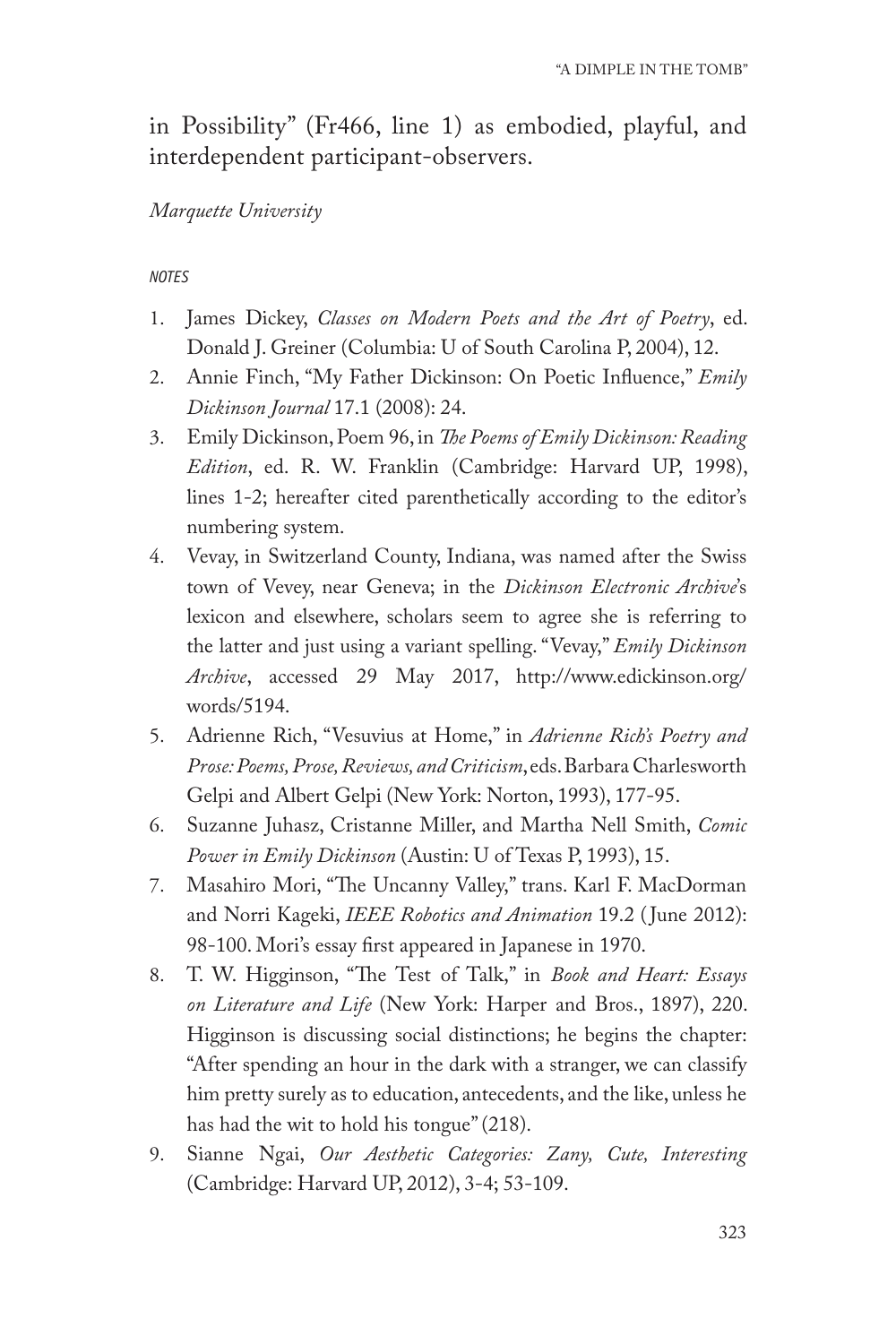- 10. Konrad Lorenz, *Studies in Human and Animal Behavior: Vol. II*  (Cambridge: Harvard UP, 1971), 154.
- 11. The innate releasing mechanism, or IRM, is a foundational concept for Lorenz; the most accessible popular account of its relationship to cuteness is in Stephen Jay Gould, "A Biological Homage to Mickey Mouse," in *The Panda's Thumb: More Reflections in Natural History*  (New York: Norton, 1980) 96-106.
- 12. Gary D. Sherman and Jonathan Haidt, "Cuteness and Disgust: The Humanizing and Dehumanizing Effects of Emotion," *Emotion Review* 3.3 (2011): 245-51.
- 13. Jessika Golle, et al., "Sweet Puppies and Cute Babies: Perceptual Adaptation to Babyfacedness Transfers Across Species," *Plos One* 8.3 (2013): 1-5.
- 14. Sharon Kinsella, "Cuties in Japan," in *Women, Media, and Consumption in Japan*, eds. Lisa Skov and Brian Moeran (Honolulu: U of Hawaii P, 1995), 220-53.
- 15. Michael D. Snediker makes this link in an essay that also frames Dickinson as cute in the context of an argument about saving the humanities. Snediker, "Fuzzy Thinking," in *Staying Alive: A Survival Manual for the Liberal Arts*, eds. L. O. Aranye Fradenburg and Eileen Joy (Brooklyn: Punctum Books, 2013), 287-95.
- 16. T. H. Arthur, "Other People's Children," *Boston Weekly*, 17 October 1840, 1. Glenn Hendler argues for the importance of Arthur's public sentimentalism. Hendler, "Bloated Bodies and Sober Sentiments: Masculinity in 1840s Temperance Narratives," in *Sentimental Men: Masculinity and the Politics of Affect in American Culture*, eds. Mary Chapman and Hendler (Berkeley: U of California P, 1999), 125- 48. For other examples of cuteness at midcentury, see in particular the trend of regularly reprinting bright "sayings of little ones" in magazines such as *The Ladies Repository.* See also Lydia Sigourney, *Sayings of the Little Ones* (New York: Ivison and Phinney, 1855); and Elizabeth Prentiss, *Little Lou's Sayings and Doings* (Boston: Hurd and Houghton, 1868).
- 17. Ngai, *Our Aesthetic Categories,* 53-109.
- 18. Lauren Byler, "Dickens's Little Women, or, Cute as the Dickens," *Victorian Literature and Culture* 41.2 (2013): 224-25.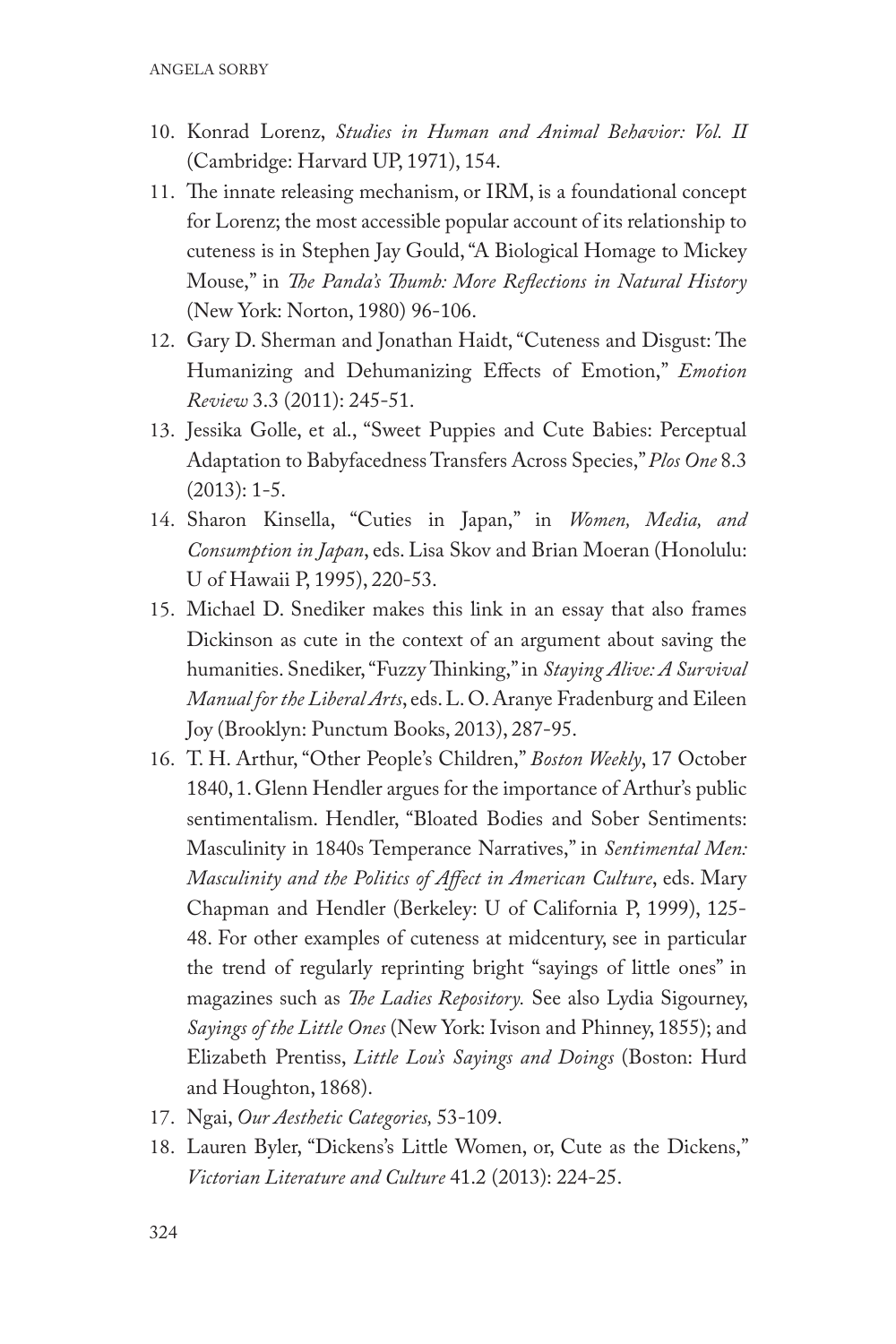- 19. Jed Depmann, *Trying to Think With Emily Dickinson* (Amherst: U of Massachusetts P, 2008), 103.
- 20. See Friedrich Schiller, *On the Aesthetic Education of Man*, trans. and ed. Reginald Snell (Mineola: Dover, 2012).
- 21. Lorenz, *Studies in Human and Animal Behavior*, 154.
- 22. Isaac Watts, "Against Idleness and Mischief," in *Divine Songs Attempted in Easy Language for the Use of Children* (London, 1715), 29. It is also important to remember that Watts, even as he allegorizes the bee, strongly encouraged empirical observation.
- 23. Jane Donahue Eberwein, *Dickinson: Strategies of Limitation*  (Amherst: U of Massachusetts P, 1986), 169.
- 24. See Robin Peel, *Emily Dickinson and the Hill of Science* (Madison: Fairleigh Dickinson UP, 2010).
- 25. Sherman and Haidt, "Cuteness and Disgust," 247.
- 26. Colleen Boggs, "Emily Dickinson's Animal Pedagogies," *PMLA*  124.2 (2009): 536.
- 27. See John Ruskin, "Of the Pathetic Fallacy," *Modern Painters*, vol. 3, pt. 4 (London: Smith, Elder, 1856), 157-72.
- 28. Helen Vendler, *Dickinson: Selected Poems and Commentaries*  (Cambridge: Harvard UP, 2010), 382.
- 29. Boggs, "Emily Dickinson's Animal Pedagogies," 538-39.
- 30. Daniel Harris, *Cute, Quaint, Hungry and Romantic: The Aesthetics of Consumerism* (New York: Basic Books, 2000), 4.
- 31. Emily Dickinson, Letter 45, *The Letters of Emily Dickinson*, eds. Thomas H. Johnson and Theodora Ward (Cambridge: Harvard UP, 1958), 1:117.
- 32. Margaret Homans, *Women Writers and Poetic Identity: Dorothy Wordsworth, Emily Bronte and Emily Dickinson* (Princeton: Princeton UP, 1980) 197.
- 33. Harris, *Cute, Quaint, Hungry and Romantic*, 133.
- 34. Thomas Wentworth Higginson, "Emily Dickinson's Letters," *Atlantic Monthly*, 68:408 (October 1891): 444-56.
- 35. "The Baby Show," *New York Times*, 6 June 1855. On Barnum's American Museum and baby shows, see City University of New York, "The Baby Show Exhibit," *Lost Museum Archive*, accessed 29 May 2017, http://lostmuseum.cuny.edu/archive/exhibit/baby/.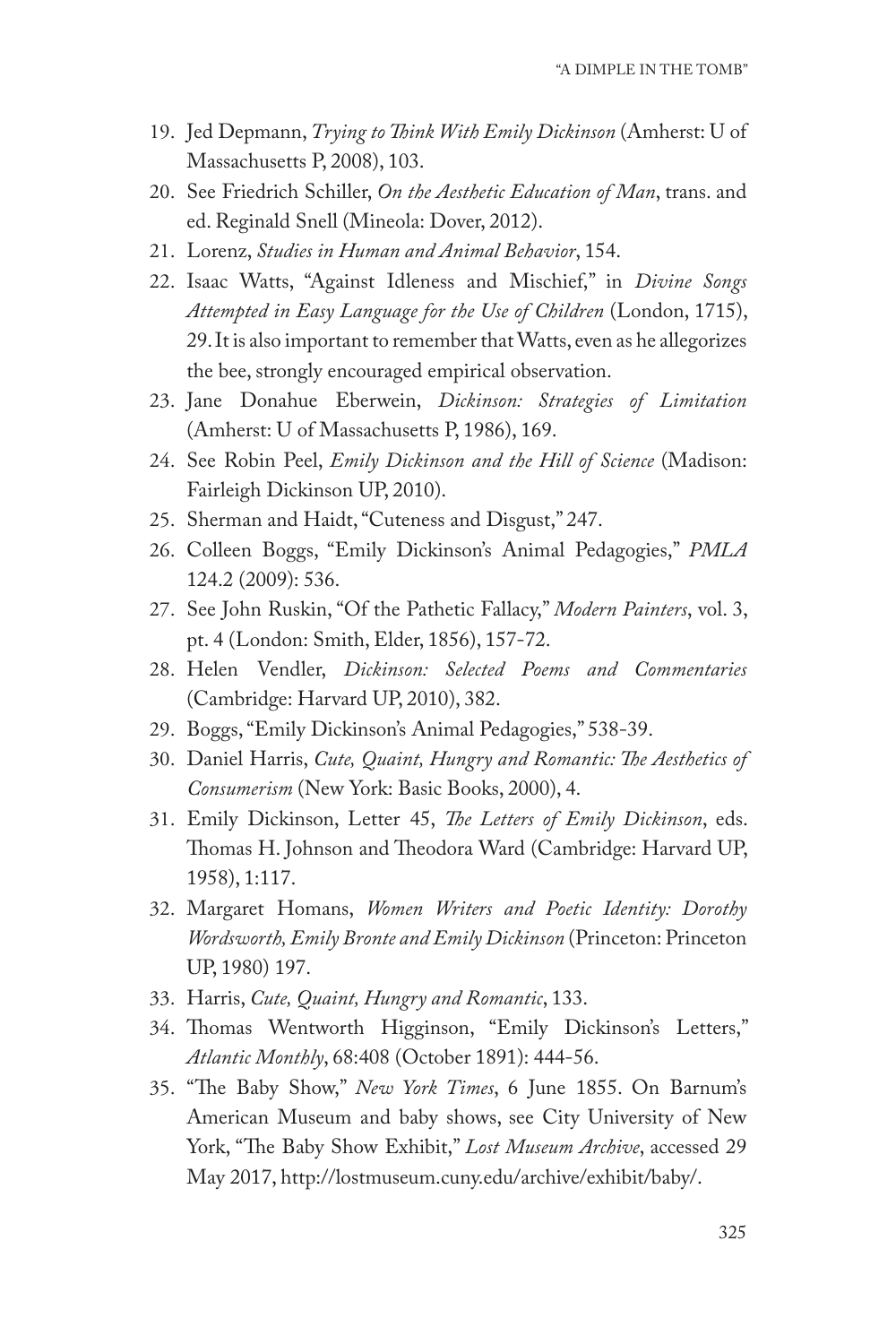- 36. "Tom Thumb and His Wife," *Harper's Weekly*, 21 February 1863, 114. For a discussion of the Dickinson family's magazine subscriptions, see Cristanne Miller, *Reading in Time: Emily Dickinson in the Nineteenth Century* (Amherst: U of Massachusetts P, 2012), 148.
- 37. *Springfield (MA) Republican*, 26 February 1863.
- 38. Lori Merish, "Cuteness and Commodity Aesthetics: Tom Thumb and Shirley Temple," in *Freakery: Cultural Spectacles of the Extraordinary Body*, ed. Rosemarie Garland Thomson (New York: New York UP, 1996), 194.
- 39. Lind, a Swedish singer, was less of a sideshow figure than Charles Stratton. For a discussion of Dickinson and Lind, see Judith Pascoe, "'The House Encore Me So': Emily Dickinson and Jenny Lind," *Emily Dickinson Journal* 1.1 (1992): 1-18.
- 40. Antebellum dollhouses, like other toys of the era, were mostly handmade and not standardized, but 1:12 scale was common and became the norm after the Civil War; one example owned by twin girls of Dickinson's generation is the Morris-Canby-Rumsford house, made in Philadelphia about 1825, now at the Abby Rockefeller Folk Art Museum. See Susan Rountree, *Dollhouses, Miniature Kitchens, and Shops from the Abby Aldrich Rockefeller Folk Art Center* (Williamsburg: Colonial Williamsburg Foundation, 1996).
- 41. Susan Stewart, *On Longing: Narratives of the Miniature, the Gigantic, the Souvenir, the Collection* (Baltimore: Johns Hopkins UP, 1984), 70.
- 42. Victoria N. Morgan, *Emily Dickinson and Hymn Culture: Tradition and Experience* (New York: Routledge, 2016), 217.
- 43. Asa Gray, "Darwin on the Origin of the Species," *Atlantic Monthly*  6.33 ( July 1860): 115.
- 44. Charles Darwin, *The Expression of the Emotions in Man and Animals*  (London: John Murray, 1872).
- 45. Gray, "Darwin on the Origin of the Species," 116.
- 46. "Such a man as the curate—such a dear—such a perfect love—to be consumptive! It was too much. Anonymous presents of blackcurrant jam, and lozenges, elastic waistcoats, bosom friends, and warm stockings, poured in upon the curate until he was as completely fitted out, with winter clothing, as if he were on the verge of an expedition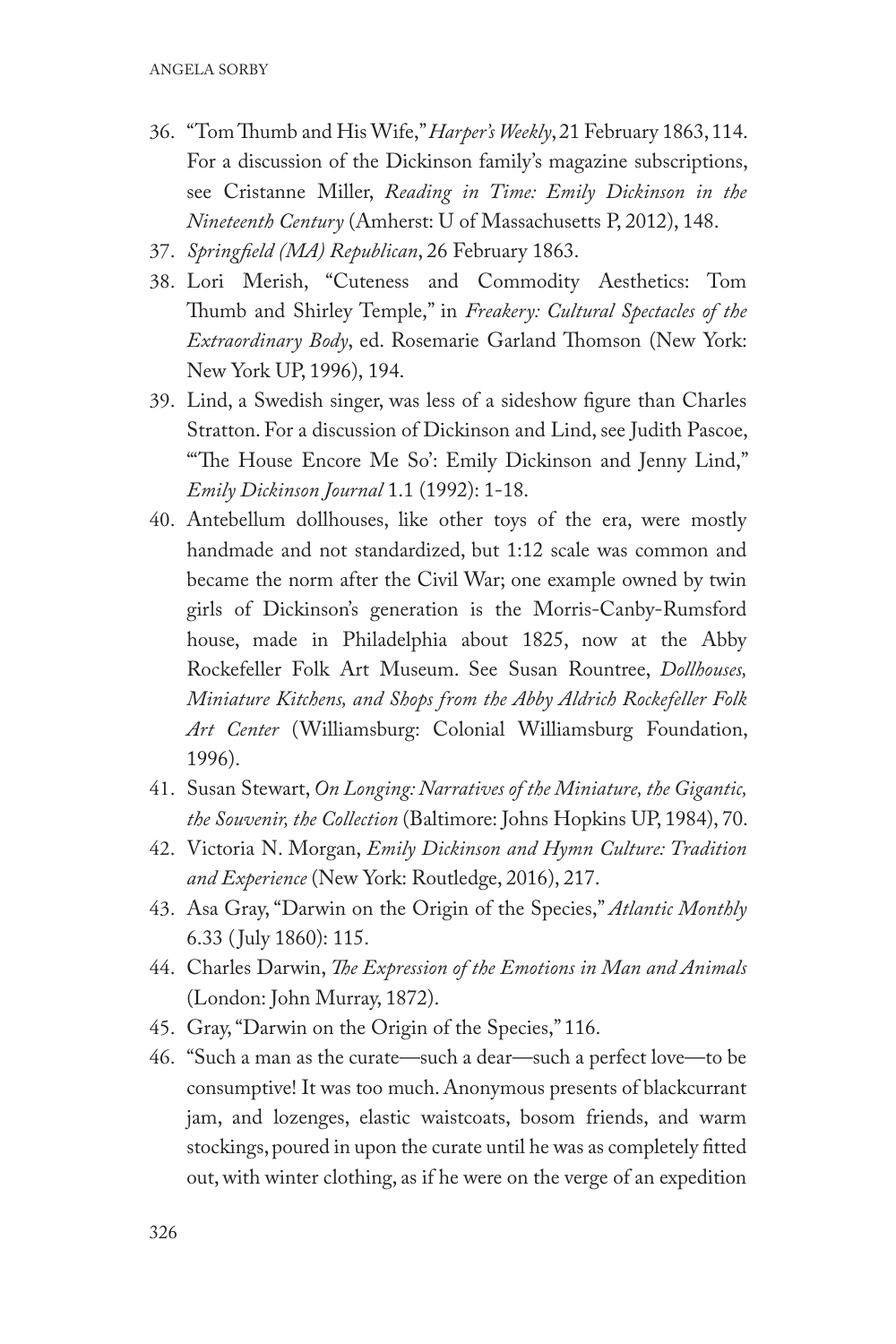to the North Pole: verbal bulletins of the state of his health were circulated throughout the parish half-a-dozen times a day; and the curate was in the very zenith of his popularity." Charles Dickens, *Sketches By Boz* (London: Chapman and Hall, 1850), 5.

- 47. Roger Lundin explores the idea of unsettled "nimble believing" in *Emily Dickinson and the Art of Belief*, 2nd ed. (Grand Rapids: Eerdmans, 2004), 3-4.
- 48. Linda Freedman discusses Dickinson's concern with "the paradox of the God-Man" and her "traditional and distinct vocabulary of divine otherness" in *Emily Dickinson and the Religious Imagination* (New York: Cambridge UP, 2011), 31. Freedman argues that Dickinson could not embrace the Unitarian vision of a humanized Christ because her God was too Miltonic—remote and unnamable.
- 49. Drawing on Lorenz, Stephen Jay Gould illustrates the ways that juvenilization produced a progressively less-symmetrical, largereyed version of Mickey Mouse. Gould, "A Biological Homage to Mickey Mouse," 266.
- 50. Dickinson, Letter 519, *Letters of Emily Dickinson*, 2:592.
- 51. Eberwein, *Strategies of Limitation*, 246.
- 52. Dickinson, Letter 641, *Letters of Emily Dickinson*, 3:661.
- 53. Ngai, *Our Aesthetic Categories*, 88.
- 54. Anthony McIntyre, "Isn't She Adorkable! Cuteness as Political Neutralization in the Star Text of Zooey Deschanel," *Television and New Media* 16.5 ( July 2015): 422.
- 55. Virginia Jackson, *Dickinson's Misery: A Theory of Lyric Reading*  (Princeton: Princeton UP), 47.
- 56. See D. E. Wittkower, "On the Origins of the Cute as a Dominant Aesthetic Category in Digital Culture," in *Putting Knowledge to Work and Letting Information Play*, eds. Timothy Luke and Jeremy Hunsinger, 2nd ed. (Boston: Sense Publishers, 2012), 212-19.
- 57. See respectively "!!SQUIRREL ADOPTED BY CAT LEARNS TO PURR," YouTube video, 2:05, posted by "SHARKSWHALESANIMALS," 14 September 2010, "https:// www.youtube.com/watch?v=fHT1nAX46dM; "13 Pets in Ugly Christmas Sweaters," *People*, 15 December 2012, http://people.com/ pets/13-pets-in-ugly-christmas-sweaters/bee-gee; Lucy Cooke, "A